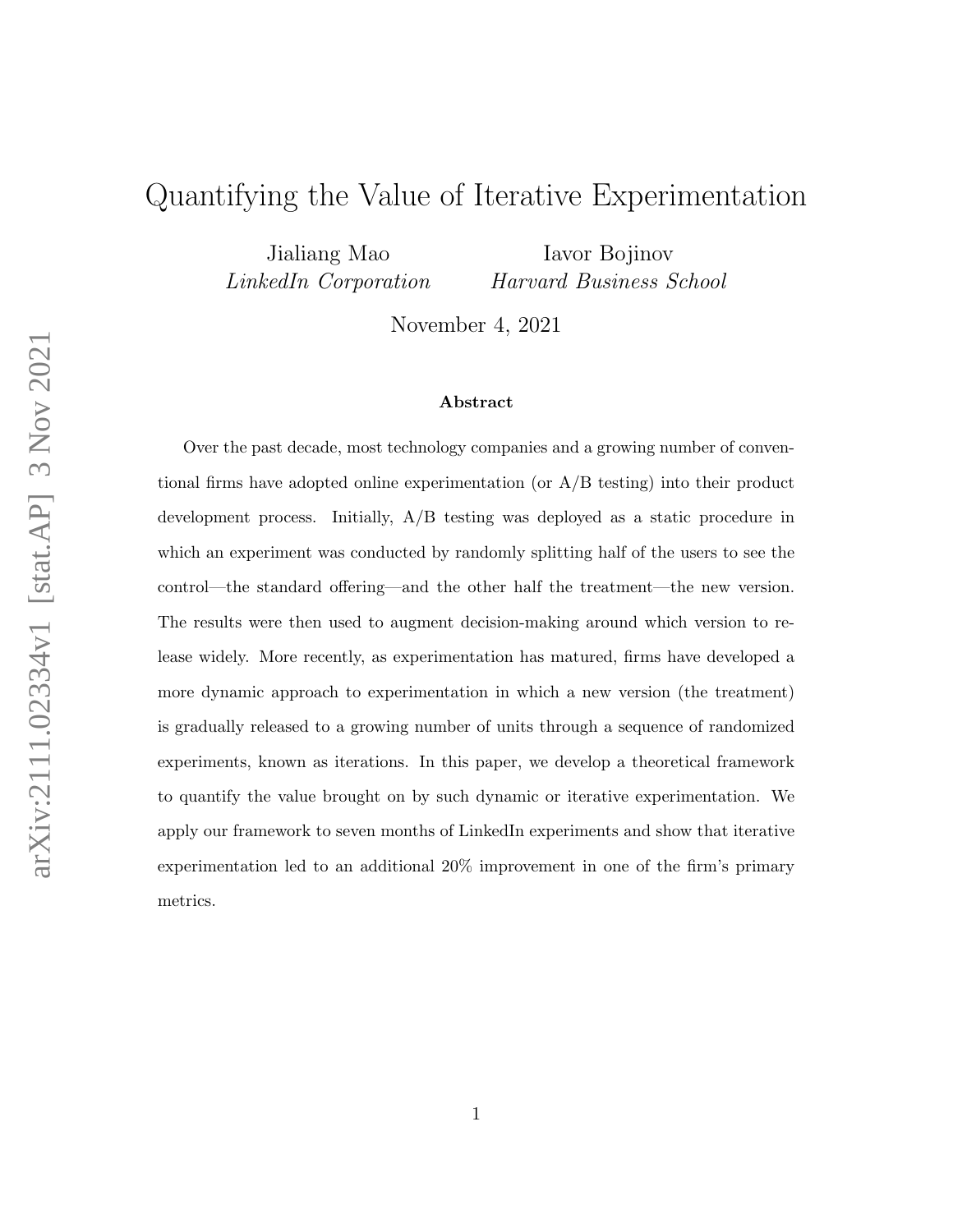## 1 Introduction

Over the past decade, firms, particularly in the technology sector, have adopted randomized experiments (often referred to as  $A/B$  tests) to guide product development and innovation [\(Thomke,](#page-28-0) [2020\)](#page-28-0). Companies including Airbnb [\(Lee and Shen,](#page-27-0) [2018\)](#page-27-0), Google [\(Tang et al.,](#page-28-1) [2010\)](#page-28-1), LinkedIn [\(Xu et al.,](#page-28-2) [2015\)](#page-28-2), Microsoft [\(Kohavi et al.,](#page-26-0) [2013\)](#page-26-0) and Yelp [\(Bojinov and](#page-25-0) [Lakhani,](#page-25-0) [2020\)](#page-25-0) all developed in-house experimentation platforms to enable large-scale experimentation. Commercial A/B testing platforms such as Optimizely and Split have also recently emerged to serve experimentation as a product to enable traditional firms as well as start-ups to gain access to this valuable tool [\(Johari et al.,](#page-26-1) [2017\)](#page-26-1).

The operational benefits have primarily fueled the rapid uptick in the integration of experimentation. We can categorize these into three pillars: reduced risk of product launches and changes, fast product feedback, and accurate measurement of the effect of innovations [\(Kohavi et al.,](#page-26-2) [2009;](#page-26-2) [Xia et al.,](#page-28-3) [2019;](#page-28-3) [Xu et al.,](#page-28-4) [2018\)](#page-28-4). There is an abundance of anecdotal evidence for each pillar that illustrates the value to a firm [\(Kohavi and Thomke,](#page-27-1) [2017;](#page-27-1) [Koning](#page-27-2) [et al.,](#page-27-2) [2019\)](#page-27-2). Most of this work focuses on A/B test as a two-step procedure: an experiment is conducted, and a decision is made based on the results [\(Kohavi et al.,](#page-26-0) [2013\)](#page-26-0). However, as firms reach a high level of experimentation maturity and integrate experimentation into most product changes, experimentation becomes an iterative process where a feature change is gradually released and is quickly changed based on the user feedback; this process is known as a phased release [\(Xu et al.,](#page-28-4) [2018\)](#page-28-4).

A phased release cycle is divided into three steps; usually, firms decide to move from one step to the next by examining the estimated impact of a change on multiple business metrics [\(Xu et al.,](#page-28-4) [2018\)](#page-28-4). First, the change is introduced to a small random sample of users; this stage is used to detect degradations. Second, we increase the proportion of exposed users to 50%; at this point, we have maximum power to detect a change in business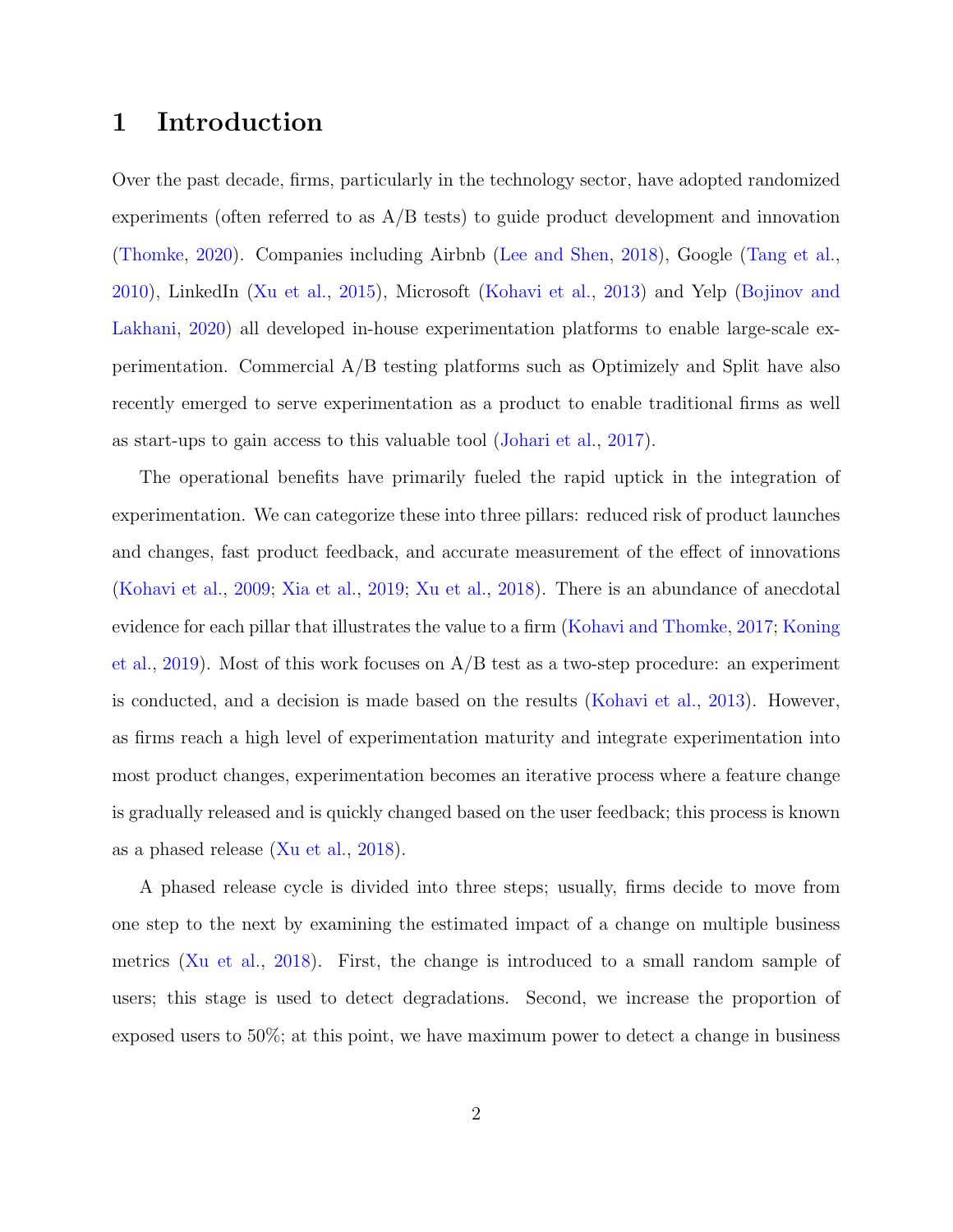metrics. Third, we choose to either make the change available to all users or roll back to the original version. In practice, we found that most teams use the first step to learn how to improve their product and fix bugs. The second step then measures the overall impact of the innovation and, in almost all cases, is precisely the final released product. Changes can be made to improve the product between the two steps, suggesting that we can quantify the value of iterative experimentation by comparing the estimated effect in the first step to the estimate obtained from the second step. This paper formalizes this intuition and develops a framework for quantifying the value of transitioning from a two-step experimentation process to an iterative approach. Our framework inherently captures aspects of the value of three pillars but does not capture every potential benefit of  $A/B$  testing. When applied to seven months of experiments at LinkedIn, our results suggest that iterative experimentation, or phased release, leads to an additional 20% improvement in underlying metrics.

The key to our formulation is a framework that describes the inherently temporal nature of A/B testing. Instead of focusing on one iteration at a time, we consider multiple iterations of an experiment in a holistic way, which allows us to combine information from different iterations and provides new perspectives to analyze the experiment results. In particular, we define the value of an iteration experiment as a special causal estimand that includes potential outcomes from multiple iterations to quantify the improvement we gain during the experimentation period. Moreover, the general framework we build makes it easy to elucidate the assumptions involved in identifying and estimating our causal estimand, especially those related to the dynamics of the potential outcomes, which are usually made in practice in an ambiguous and implicit way.

Interestingly, by combining the estimated value of a single experiment across all experiments, we can obtain an overall estimate of the value of iterative experimentation. In particular, the value of multiple experiments in a fixed time window can be aggregated to estimate the overall value delivered by the transition to iterative experimentation. This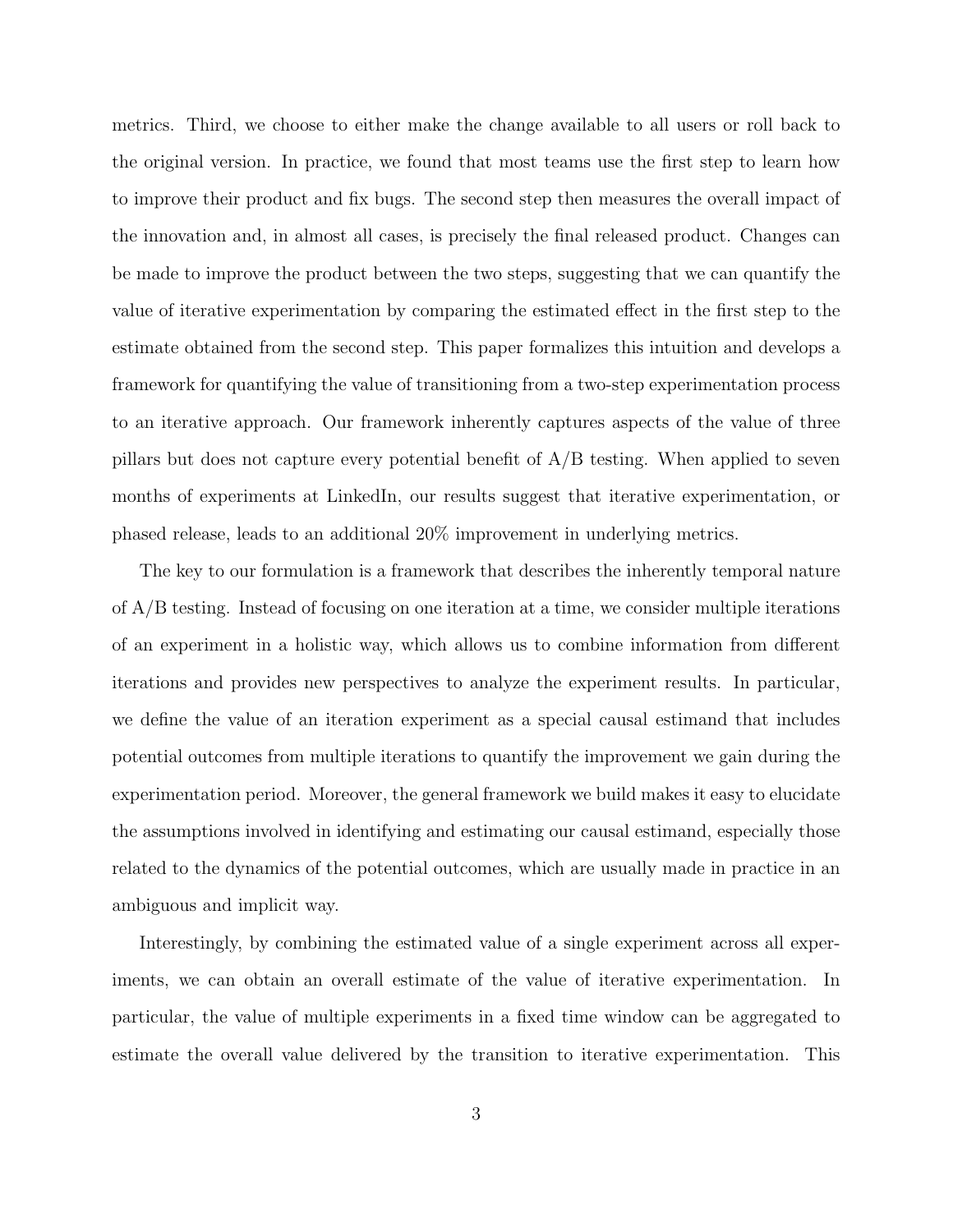estimate can be considered as a lower bound of the value provided by an experimentation platform that enables rapid iteration. Practically, it also allows us to define several metrics that track the performance of the experimentation platform. First, such aggregation can be done at the company level to provide metrics that directly evaluate the platform's overall performance. Unlike qualitative feedbacks or existing metrics used to assess the platform, such as the experiment capacity and average experiment velocity, these value-based metrics directly measure the platform's performance in terms of key business metrics. Second, the iterative value of experiments from the same team can be aggregated to quantify the learning and innovation level of that team. Such metrics can provide insights into the dynamic of the company's product space and give feedback to the platform to further boost innovation.

Our proposed approach to quantify the value of iterative experiments has a "Bootstrapping" nature: everything needed to compute the value of an experiment is already contained in the data collected by a typical experimentation platform. To compute the value, the practitioner needs to combine data from different iterations when computing the confidence intervals or p-values. In most mature platforms, such data are usually tracked and stored in offline databases in an easy-to-query manner [\(Gupta et al.,](#page-26-3) [2018\)](#page-26-3). Thus there is essentially no engineering effort required to implement our proposal. From an information collection perspective, the introduced metrics to quantify the value of an experimentation platform synthesizes information from multiple randomized controlled experiments. It thus has a flavor of meta-analysis of finished experiments and sits on top of the "hierarchy of evidence" [\(Kohavi et al.,](#page-26-4) [2020\)](#page-26-4).

This paper is organized as follows. [Section 2](#page-4-0) introduces the experimentation design and defines the potential outcomes. In [Section 3,](#page-8-0) we define and estimate the value of a single iterative experiment under two slightly different designs. The aggregated value of an experimentation platform is then introduced in [Section 4.](#page-17-0) In [Section 5,](#page-19-0) we present our analysis on the value of LinkedIn's experimentation platform in the first half of 2019.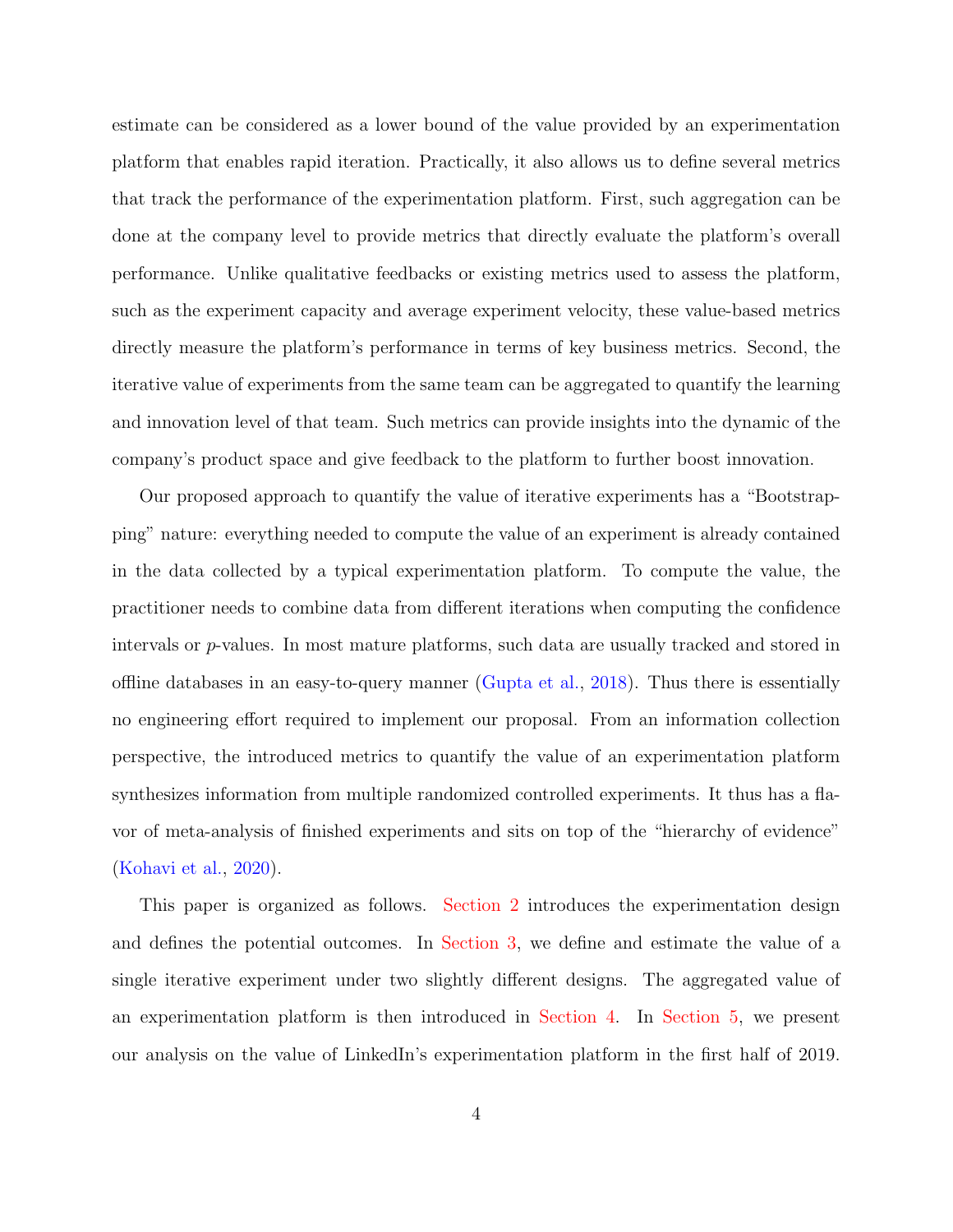[Section 6](#page-24-0) concludes.

## <span id="page-4-0"></span>2 Treatments and potential outcomes

#### 2.1 Formalizing the phased release with changing features

We first focus on a single feature being launched through a phased release and denote the outcome of interest as Y. Suppose that the target population is fixed and contains n units denoted by  $i \in [N] = 1, 2, \ldots, n$ . This fixed population perspective is attractive in our setting as the units often comprise the entire population of interest; see [Abadie et al.](#page-25-1) [\(2020\)](#page-25-1) for a review. A phased release is typically implemented as a sequence of iterative experiments, each of which is often called a ramp [\(Xu et al.,](#page-28-4) [2018\)](#page-28-4). In each iteration, the treatment is assigned to a randomly selected group of units. The treatment group starts small and expands across different iterations before it reaches the entire target population when the feature is fully launched. Companies in the tech industry usually have recommendations on their ramping plans [\(Apple,](#page-25-2) [2021;](#page-25-2) [Google,](#page-26-5) [2021\)](#page-26-5). For example, LinkedIn limits the set of potential ramping probabilities of its internal experiments to  $\{1\%, 5\%, 10\%, 25\%, 50\%\}\$ for standardization and communication purpose.

The first few iterations before the  $50\%$  ramp correspond to the *risk mitigation stage*. Ramps in this stage serve as test runs of the new feature and collect timely feedback to help make product launch decisions and guide future product development. In addition, by exposing the change only to a small group of users, the risk of launching a poor feature or introducing unexpected bugs to the system is significantly reduced. Ramps at 50% correspond to the *effect estimation stage* of a phased release and are usually referred to as the "max power iterations" (MP). As the name suggests, it is straightforward to show<sup>[1](#page-0-0)</sup> that this

<sup>&</sup>lt;sup>1</sup>An experiment with an even split between the treatment and control group minimizes the variance of the t-statistic used to analyze the results.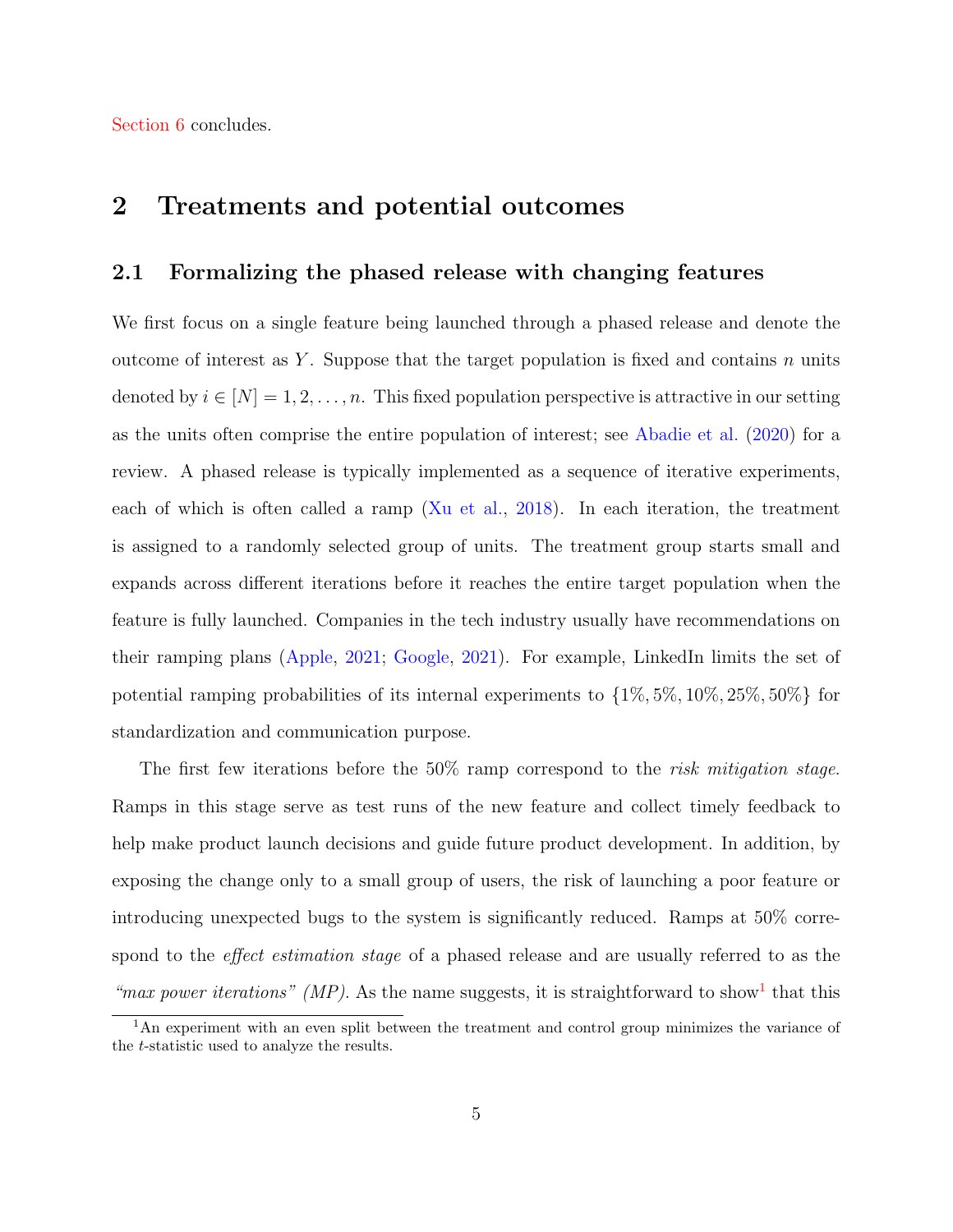ramp offers maximum power to detect differences between the treatment and control and provides the most accurate estimate of the treatment effect.

Practitioners assume that the feature remains the same throughout the release. However, this assumption is often violated as developers use the feedback in earlier iteration to improve the feature. Technically, if a feature is updated, it should go through an entirely new phased release cycle. However, many of these changes are minor and do not introduce additional risks. As the first few iterations in the cycle are mainly for risk mitigation, starting over from the first iteration is undesirable whenever the changes are minor as it will introduce significant opportunity costs and slow down the pace of innovation. In practice, a feature after minor changes is often considered the same feature as long as these changes do not modify the product at a conceptual level. A new phase release cycle is only required when the changes are significant enough to alter the essence of the product.

For example, recently, at LinkedIn, a team released a new brand advertising product with a new auto bidding strategy to improve advertiser return on investment by maximizing the number of unique LinkedIn members reached by an advertising campaign. There was an overall improvement in core metrics in the first iteration, like the number of unique members reached and the click-through rate. However, further analysis suggested the change caused a drop in the budget utilization of campaigns with a small target audience, decreasing the revenue from this segment. The developers used the feedback and identified the problem: a global parameter in the new algorithm that determined the auction behavior of all campaigns. The team then came up with a solution to make the parameter adaptive and more campaignspecific. Follow-up iterations showed that the adaptive parameter fixed the identified issue and was eventually launched. Although modifications were made to the new bidding strategy across iterations, the concept of this product did not change.

Here, we formally consider such modifications to the treatment with the following restrictions. Firstly, changes to the treatment must not alter the treatment at the conceptual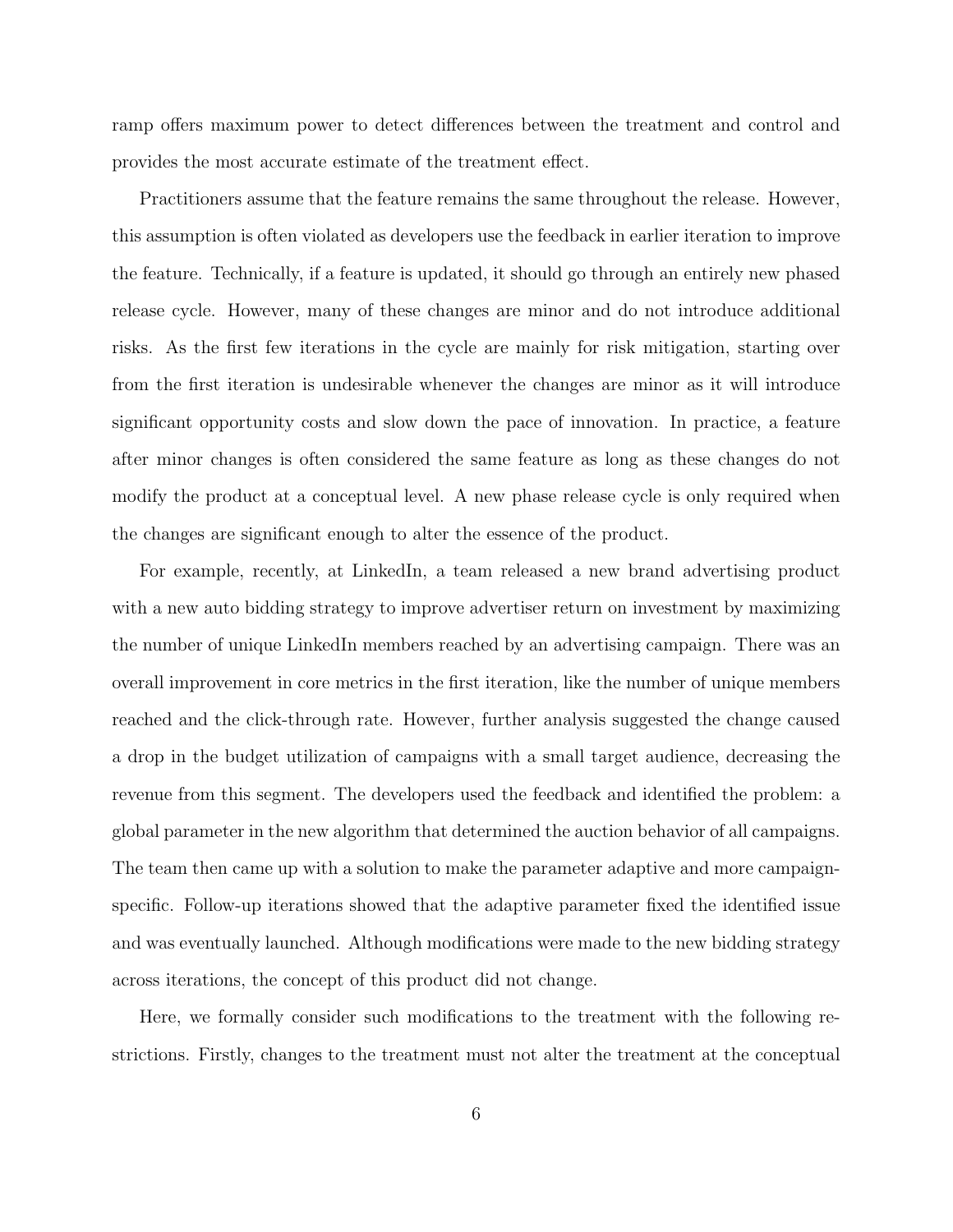level and cannot introduce additional risks. Secondly, all changes must be made in the risk mitigation stage, and no changes are allowed after the 50% ramps. Thirdly, the final version of the treatment has to be tested with at least one 50% ramp to estimate its effect accurately. With these requirements, we focus on two iterations that provide sufficient information to quantify the value of an iterative experiment: the *largest unchanged iteration*  $(LU)$  and the last most powerful iteration (LMP). Specifically, an unchanged iteration is an iteration in which the treatment is in its original form without any modification. LU is the unchanged iteration with the largest treatment ramping percentage. Intuitively, LU gives the most accurate estimate of the effect of the original treatment, while LMP estimates the effect of the final version of the treatment after incorporating learnings from previous iterations. In practice, LU can range from the first iteration to MP. If changes are not clearly documented, it is always safe to pick the first iteration as LU.

The new feature being tested in an phased release can have different variants. For example, we might test different color schemes in an user interface change, different ranking algorithms in a search engine, or different values of the bidding floor price in an ads serving system. For illustration, we first assume that the feature only has a single variant or version and denote it as v. Let  $t = 1, 2$  denote the LU and the LMP respectively. We write the potentially different versions of v in iteration t as  $v_t$  for  $t = 1, 2$ . For unit i, let  $Z_{i,t} \in \{v_1, v_2, c\}$ be the product treatment she receives in iteration t and let  $\mathbf{Z}_i = (Z_{i,1}, Z_{i,2})$  be her treatment path [\(Bojinov and Shephard,](#page-26-6) [2019;](#page-26-6) [Bojinov et al.,](#page-25-3) [2021\)](#page-25-3). We also use  $\mathbf{Z}_{1:N}$  to represent the  $N \times 2$  matrix of the treatment paths of all units. We assume that the treatment assignment follows a two-iteration stepped-wedge design [\(Brown and Lilford,](#page-26-7) [2006\)](#page-26-7) in which the units who receive the treatment in the first iteration will stay in the treatment group in the second iteration. Formally, we have

**Definition 1** (Two-iteration stepped-wedge design). Let  $\mathcal{H} = \{ \mathbf{Z}_{1:N} : \mathbf{Z}_i \in \mathcal{V} = \{(c, c), (c, v_2),$  $(v_1, v_2)$ ,  $i \in [N]$ , a two-iteration stepped-wedge design  $\eta = \eta(\mathbf{Z})$  is a probability distribu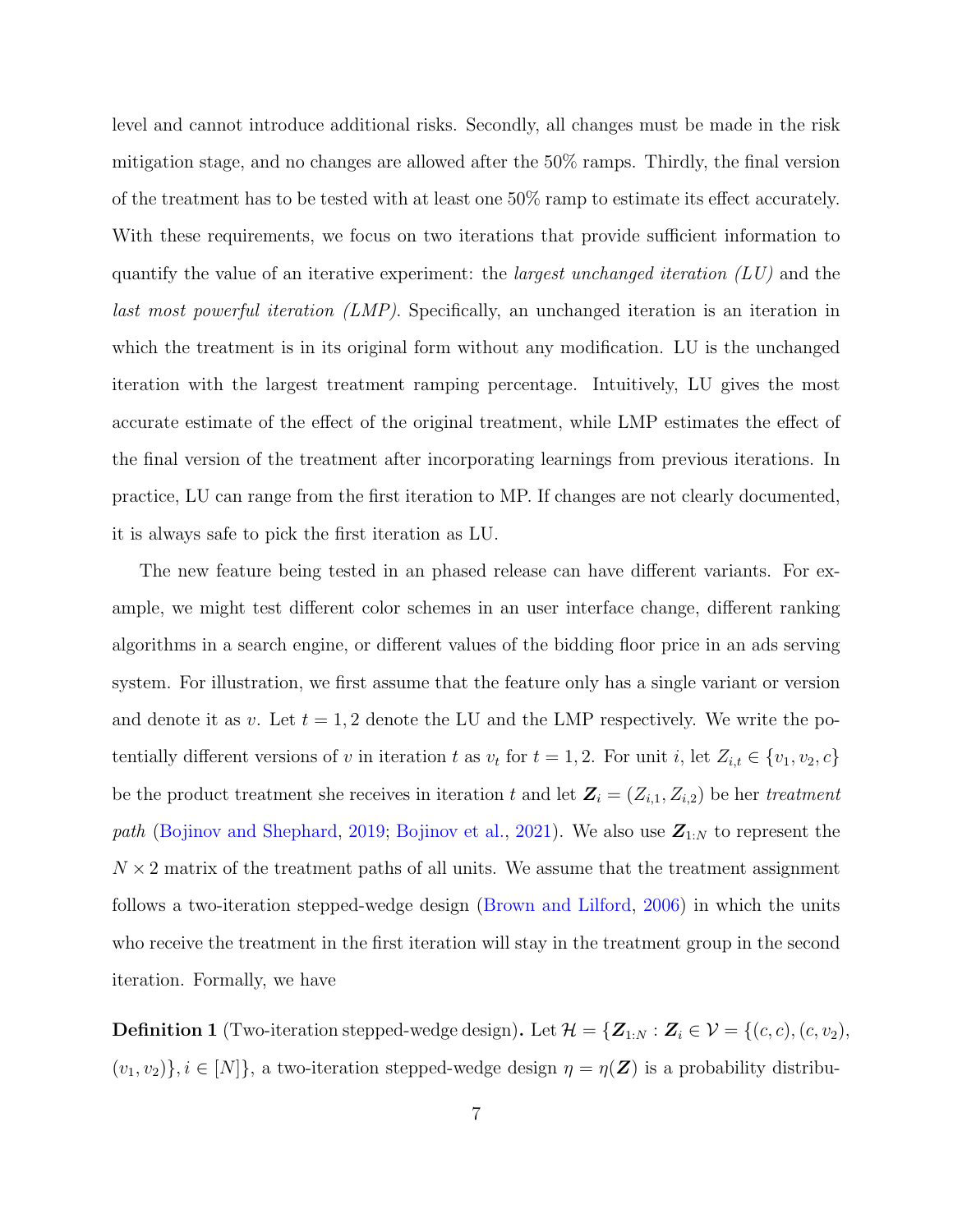tion on H.

This stepped-wedge design can be implemented by introducing restrictions on the sequential assignment at the two iterations. For example, we can implement a completely randomized design or a Bernoulli design at each iteration as long as we respect the "no going back" constraint. In this work, we focus on the completely randomized design and let  $0 < p_1 \leq p_2 = 0.5$  be the ramping probabilities at the two iterations. In the first iteration, we randomly assign  $p_1N$  units to the treatment group. In the second iteration, we keep these units in the treatment group and randomly assign an additional  $(p_2 - p_1)N$  units from the previous control group to the treatment group. Most technology companies adopt the stepped-wedge design in phased releases to ensure a consistent product experience. It is also a common setup in medical and social science research where it is sometime referred to as the staggered adoption design or the event study design [\(Brown and Lilford,](#page-26-7) [2006;](#page-26-7) [Callaway](#page-26-8) [and Sant'Anna,](#page-26-8) [2020;](#page-26-8) [Sun and Abraham,](#page-27-3) [2020;](#page-27-3) [Athey and Imbens,](#page-25-4) [2021\)](#page-25-4).

#### <span id="page-7-0"></span>2.2 Potential outcomes

We adopt the Neyman-Rubin potential outcome framework for causal inference [\(Splawa-](#page-27-4)[Neyman et al.,](#page-27-4) [1990;](#page-27-4) [Rubin,](#page-27-5) [1974\)](#page-27-5) and treat the potential outcomes as fixed. Specifically, let  $Y_{i,t}(\mathbf{Z}_{1:N})$  be the potential outcome of unit i at iteration t under treatment path  $\mathbf{Z}_{1:N}$ . In practice, each iteration of a phased release usually runs several days and there is no guarantee that different iterations will last the same duration. For example, the first iteration typically runs shorter than the second iteration. The majority of experiments at LinkedIn finish both iterations within a week [\(Xu et al.,](#page-28-4) [2018\)](#page-28-4). Therefore, there is a time component underlying the potential outcomes. In this paper, we interpret the potential outcome as the daily average of metric Y measured over each iteration. Other interpretations such as the aggregated measure within each iteration can also be applied.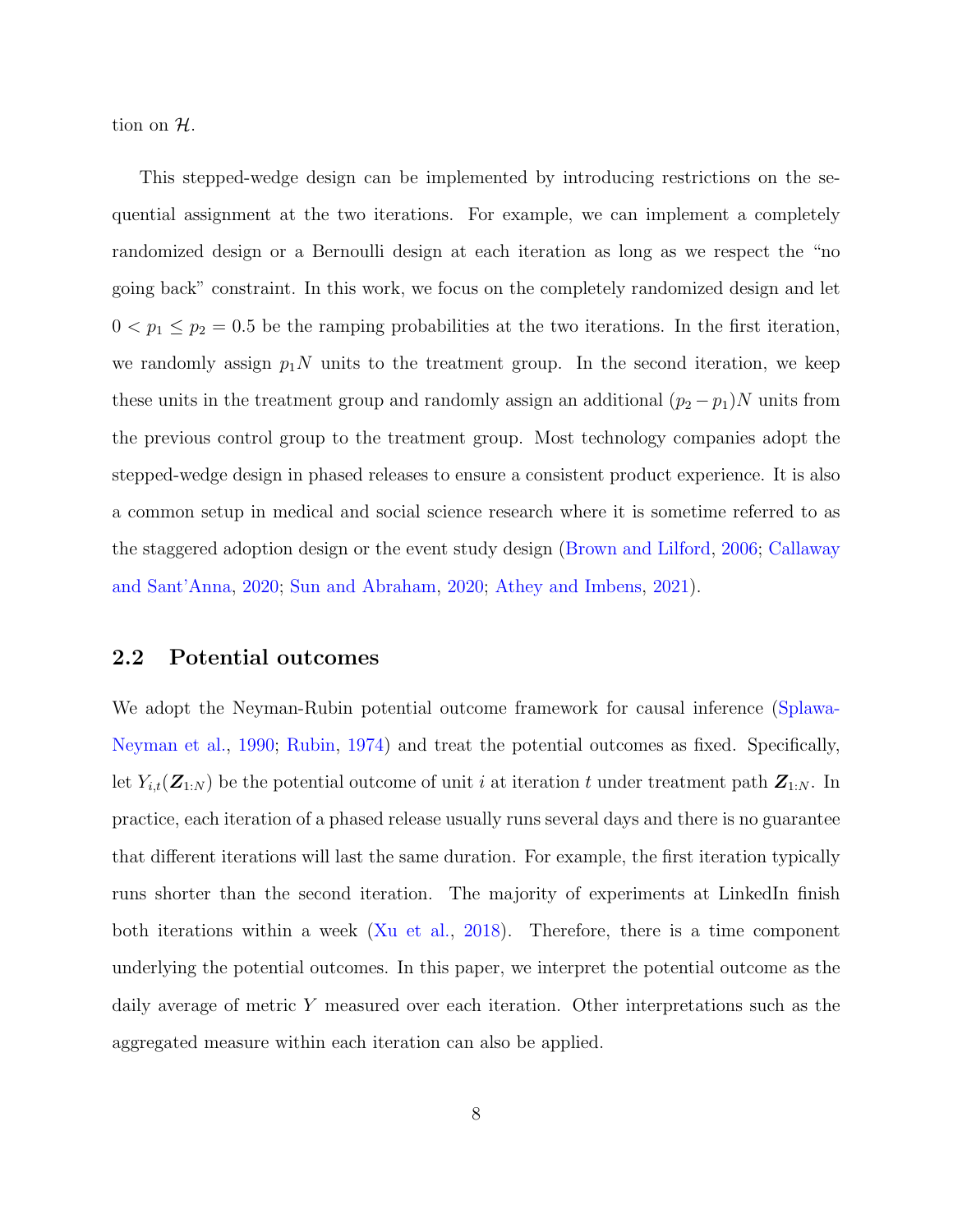We make the following assumptions, introduced in [Bojinov and Shephard](#page-26-6) [\(2019\)](#page-26-6), to limit the dependence of the potential outcomes on assignment paths:

Assumption 1 (Non-anticipation). The potential outcomes are non-anticipating if for all  $i \in [N], Y_{i,1}(z_{1:N,1}, z_{1:N,2}) = Y_{i,1}(z_{1:N,1}, \tilde{z}_{1:N,2})$  for all  $z_{1:N,1} \in \{c, v_1\}^N$ , and  $z_{1:N,2}, \tilde{z}_{1:N,2} \in$  ${c, v_2}^N.$ 

Assumption 2 (No-interference). The potential outcomes satisfy no-interference if for all  $i \in [N]$  and  $t = 1, 2 Y_{i,t}(z_{1:(i-1)}, z_i, z_{(i+1):N}) = Y_{i,t}(\tilde{z}_{1:(i-1)}, z_i, \tilde{z}_{(i+1):N})$  for all  $z_{1:(i-1)}, \tilde{z}_{1:(i-1)} \in$  $\mathcal{V}^{i-1}$  and  $\mathbf{z}_{(i+1):N}, \tilde{\mathbf{z}}_{(i+1):N} \in \mathcal{V}^{N-i}$ .

With these assumptions, we can write the potential outcomes of unit i as  $Y_{i,1}(Z_{i,1})$  and  $Y_{i,2}(Z_{i,1}, Z_{i,2})$ . Illustrations of the potential outcomes under the stepped-wedge design given  $p_1 < p_2$  or  $p_1 = p_2$  are shown in [Figure 1](#page-14-0) and [Figure 2.](#page-15-0) Note that although practically  $v_2$  is only available after the first iteration, we can still define  $Y_{i,1}(v_2)$  theoretically. These potential outcomes capture the oracle scenario where the experimenter knows the best solution in the first place.

# <span id="page-8-0"></span>3 Quantifying the operational value of iterative experimentation

#### 3.1 A single experiment

There are three cases when an iterative experiment creates direct quantifiable value:

1. The experiment iterations provide timely feedback and point the direction for further feature improvements. The value of the experiment can be quantified as the improvement in the treatment across the different iterations.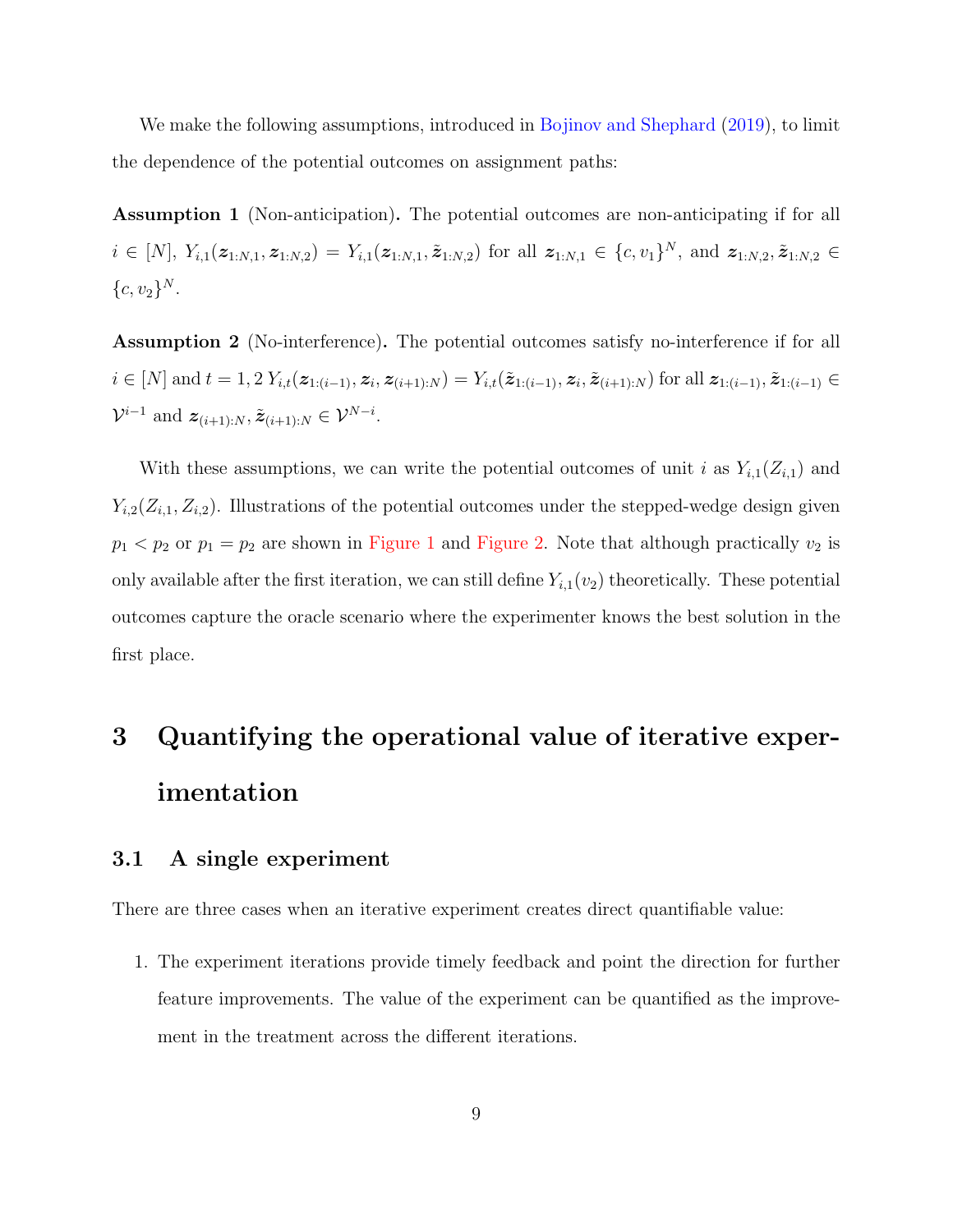- 2. When the feature has a negative impact and is de-ramped after the mitigation stage (i.e., reverted back to the control), the experiment helps prevent the exposure of bad features directly to a larger group of users. The value of these types of experiments can be estimated as the prevented loss.
- 3. When the feature has multiple versions, the experiment can help identify the best possible version, avoiding random guesses on which version to launch and the cost of trial and error. The value of these types of experiments can be thought of as the difference between the best and worse performing versions.

In this section, we formally define these values and provide consistent estimators of them.

We first introduce the value from feature improvement. Within each iteration  $(t = 1)$ or 2), the direct comparison of any two potential outcomes of the same unit has a causal interpretation. For example,  $Y_{i,1}(v_1) - Y_{i,1}(c)$  is the effect of the treatment on unit i in the first iteration and  $Y_{i,2}(c, v_2) - Y_{i,2}(c, c)$  is the effect of the updated treatment on unit i in the second iteration. Intuitively, the experiment provides value if  $v_2$  is better than  $v_1$ . Below we define the improvement due to iterative experimentation.

**Definition 2** (Value of iterative experimentation). We define the *value of iterative experimentation (VOIE)* on unit *i* as  $\tau_{i,1} = Y_{i,1}(v_2) - Y_{i,1}(v_1)$ . We also define the population average VOIE as

<span id="page-9-0"></span>
$$
\tau_1 = \frac{1}{N} \sum_{i=1}^{N} \tau_{i,1} = \frac{1}{N} \sum_{i=1}^{N} [Y_{i,1}(v_2) - Y_{i,1}(v_1)].
$$
\n(3.1)

Similar to the potential outcomes, the interpretation of  $\tau_{i,1}$  and  $\tau_1$  also has to take into account the underlying time component. Firstly, the "1" in the subscript indicates that these estimands capture the value of the experiment at the calendar time of the first iteration. If the experiment runs at a different time (i.e., in a different week), the value might change without further assumptions on the dynamics of the potential outcomes. Secondly,  $\tau_{i,1}$  and  $\tau_1$  represent the daily average value of the experimentation as inherited from the definition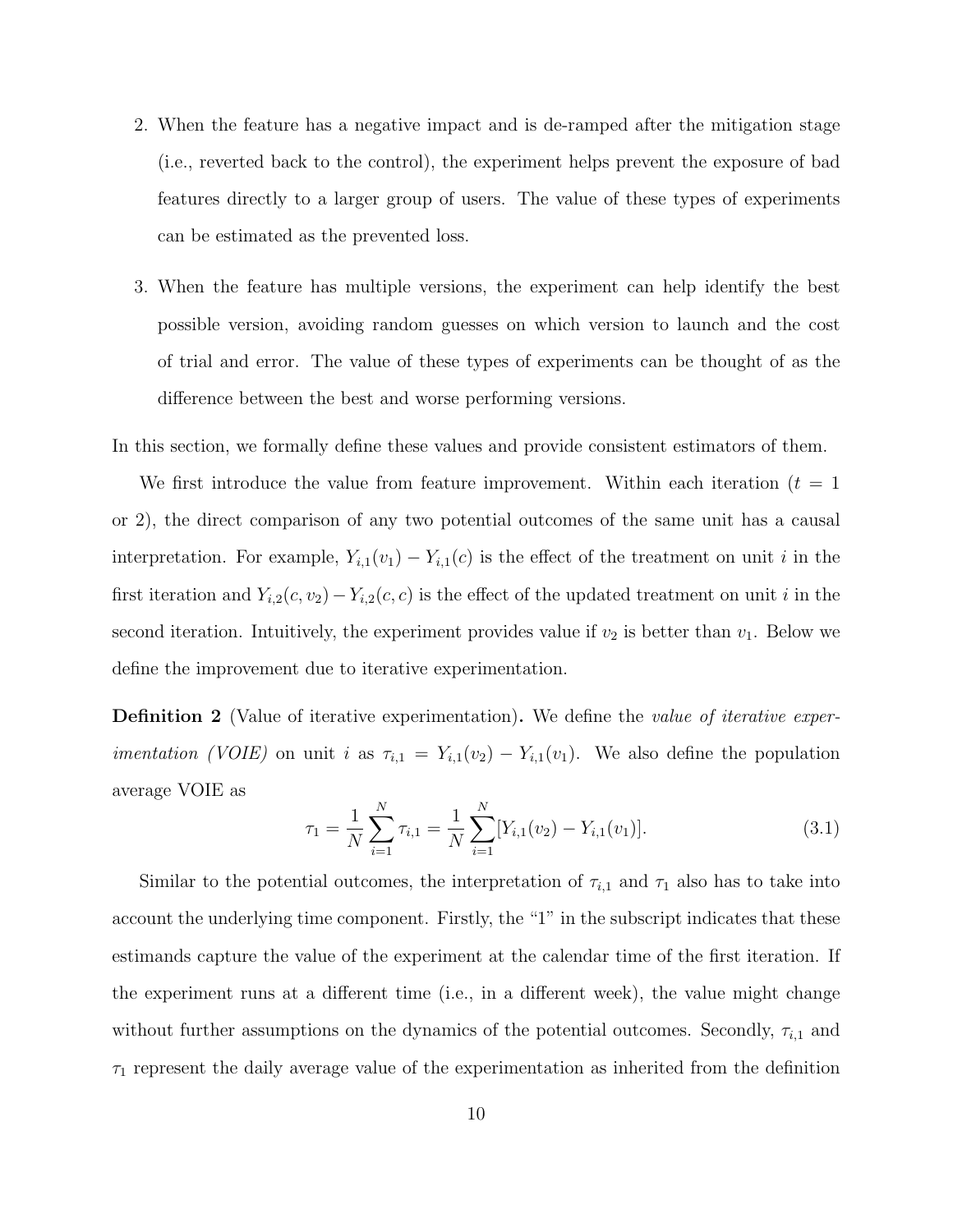of the potential outcomes. The interpretation of VOIE can change if the experiment runs for a different duration (i.e., run for two weeks instead of one).

In classical causal inference problems with a single treatment, one of the two potential outcomes of each unit is missing and we have to deal with the "fundamental problem of causal inference" [\(Holland,](#page-26-9) [1986\)](#page-26-9). To estimate the population level causal estimands, identifiability assumptions such as the strong ignorability assumption [\(Rosenbaum and Rubin,](#page-27-6) [1983\)](#page-27-6) are often made. Our estimate of the population level VOIE relies on the following identifiability assumption:

<span id="page-10-0"></span>Assumption 3 (Time-invariant control effect). The individual-level treatment effects are time-invariant if  $Y_{i,2}(c, v) - Y_{i,2}(c, c) = Y_{i,1}(v) - Y_{i,1}(c)$  for  $i \in [N], v \in \{v_1, v_2\}.$ 

The time-invariant control effect assumption states that the effect of the treatment does not change with the time it is adopted. This assumption is justifiable in most cases as units were all assigned to control prior to the treatment release, therefore, an additional control exposure should have no bearing on the causal effect. Under this assumption, we can write  $\tau_{i,1}$  as

$$
\tau_{i,1} = Y_{i,1}(v_2) - Y_{i,1}(v_1)
$$
  
= 
$$
[Y_{i,1}(v_2) - Y_{i,1}(c)] - [Y_{i,1}(v_1) - Y_{i,1}(c)]
$$
  
= 
$$
[Y_{i,2}(c, v_2) - Y_{i,2}(c, c)] - [Y_{i,1}(v_1) - Y_{i,1}(c)]
$$
 (3.2)

The definition of VOIE could also capture other types of values of iterative experimentations. When the feature has a significantly negative effect and is de-ramped after the first iteration, the value of the experiment is the avoided potential loss. In this case, there is no second iteration in the experiment, and with a slight abuse of notation, we write " $v_2 = c$ ". The VOIE in this case is

$$
\tau_1' = \frac{1}{N} \sum_{i=1}^{N} [Y_{i,1}(v_2) - Y_{i,1}(v_1)] = -\frac{1}{N} \sum_{i=1}^{N} \{ [Y_{i,1}(v_1) - Y_{i,1}(c)] \},
$$
\n(3.3)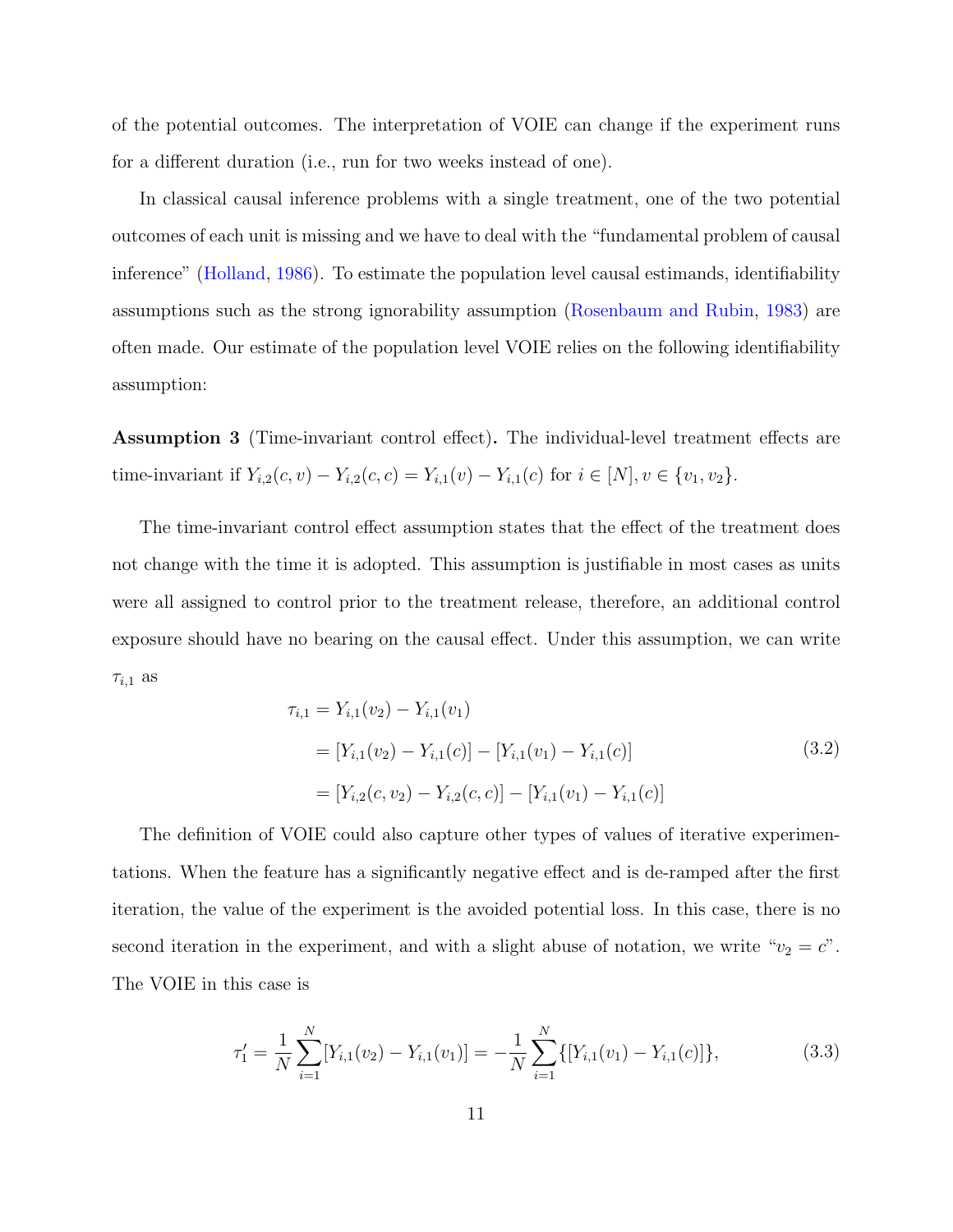which is the opposite of the treatment effect in the first iteration.

We need to slightly modify our notations to account for the case when the feature has multiple variants, and the practitioner needs to choose the best one to launch. Specifically, let  $v^{(1)}, v^{(2)}, \ldots, v^{(m)}$  be the m treatment variants under consideration. Suppose that the m variants are tested on a randomly selected group of  $p_1N$  units in the first iteration. In this paper, we consider a completely randomized design with group size  $(p_{11}, p_{12}, p_{1m}, 1 - p_1) \cdot N$ respectively, where  $\sum_{j=1}^{m} p_{1j} = p_1$ . The ramping probabilities reflect the experimenter's prior knowledge and preference of different variants. Given feedback from the first iteration, one of the  $m$  variants is picked to be further tested in the second iteration. We denote this winning variant as  $v_2$ . The potential outcomes defined in Section [2.2](#page-7-0) can be easily generalized to the case of multiple variants. Under assumption [3,](#page-10-0) we can define and simplify the VOIE in this case as

$$
\tau_1^* = \frac{1}{N} \sum_{i=1}^N \left[ Y_{i,1}(v_2) - \sum_{j=1}^m \frac{p_{1j}}{p_1} Y_{i,1}(v_1) \right]
$$
  
= 
$$
\frac{1}{N} \sum_{i=1}^N \left\{ \left[ Y_{i,2}(c, v_2) - Y_{i,2}(c, c) \right] - \left[ \sum_{j=1}^m \frac{p_{1j}}{p_1} Y_{i,1}(v_1) - Y_{i,1}(c) \right] \right\}
$$

.

Although  $\tau_1$ ,  $\tau'_1$  and  $\tau_1^*$  are all defined and estimated in a similar manner, they capture different aspects of the value of iterative experiments:  $\tau_1$  estimates the value from guiding product development;  $\tau_1'$  captures the value from risk mitigation; and  $\tau_1^*$  represents the value of reducing uncertainties. Both  $\tau_1$  and  $\tau_1^*$  can be viewed as capturing the value of learning and they can be combined. For example, in  $\tau_1^*$ ,  $v_2$  could be an improved version of the best variant in the first iteration. In the following sections, we provide estimates of the VOIE under two similar but slightly different designs. We will focus on  $\tau_1$  as inference for  $\tau'_1$  and  $\tau_1^*$  can be done in a similar manner.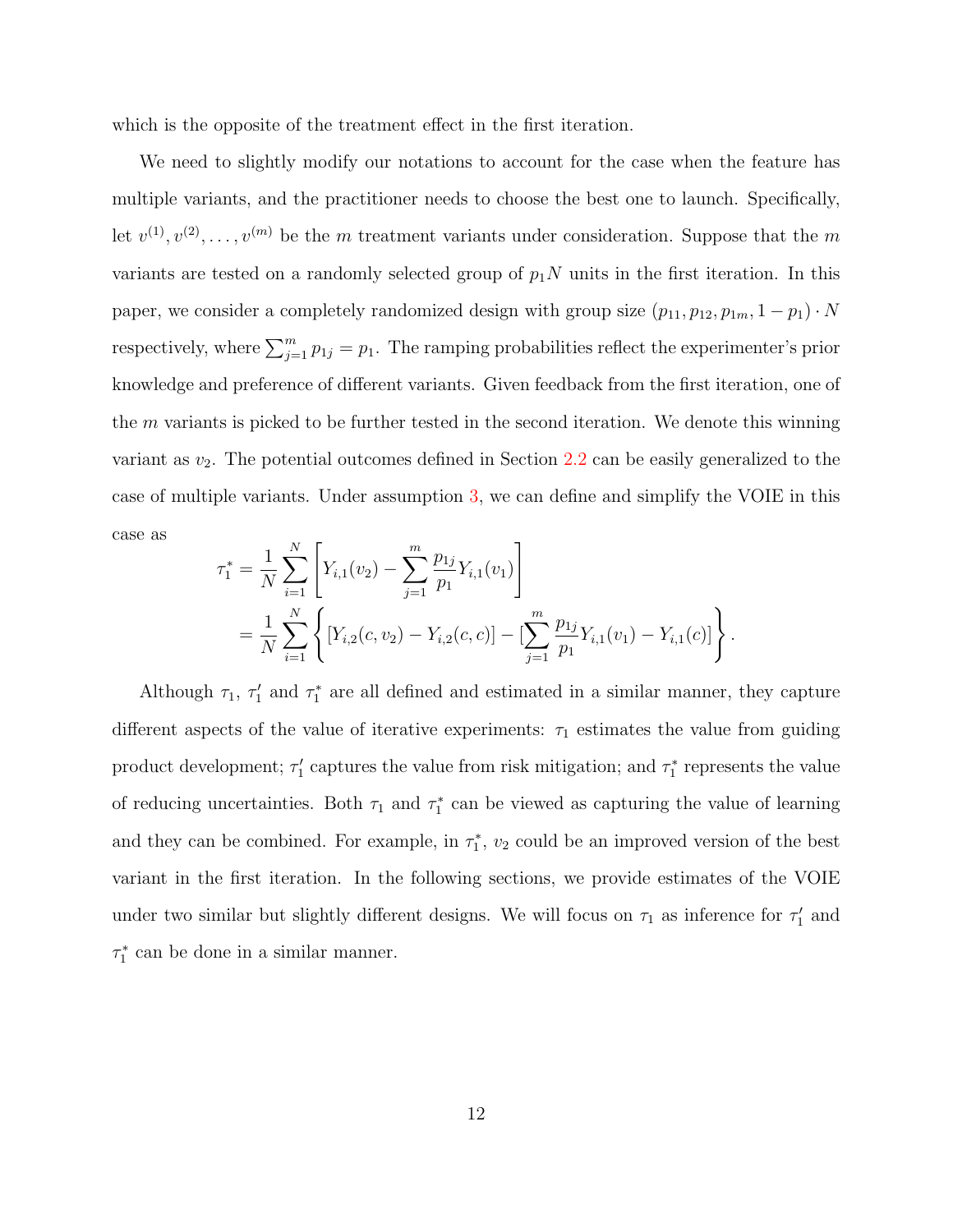#### <span id="page-12-1"></span>3.2 Estimating VOIE with progressive iterations

In practice, it is common that learning starts in the risk mitigation stage before the 50% ramp. Minor changes to the feature like a bug fix in the code can be made right after the first iteration. In this case, the last unchanged iteration (LU) corresponds to a ramp with  $p_1 < p_2 = 0.5$ . An illustration of potential outcomes under this design is given in [Figure 1.](#page-14-0)

Under Assumption [3,](#page-10-0) the population level VOIE  $\tau_1$  in  $(3.1)$  can be written as

<span id="page-12-2"></span><span id="page-12-0"></span>
$$
\tau_1 = \frac{1}{N} \sum_{i=1}^{N} \{ Y_{i,2}(c, v_2) - Y_{i,1}(v_1) - \Delta_i \}, \tag{3.4}
$$

where  $\Delta_i = Y_{i,2}(c, c) - Y_{i,1}(c)$ . To estimate  $\tau_1$ , we consider the following plug-in estimator

$$
\hat{\tau}_1 = \frac{1}{N_{c,v_2}} \sum_{i=1}^N Y_{i,2}^{\text{obs}} \mathbb{1}(\mathbf{Z}_i = (c, v_2)) - \frac{1}{N_{v_1}} \sum_{i=1}^N Y_{i,1}^{\text{obs}} \mathbb{1}(Z_{i,1} = v_1)
$$
\n
$$
- \frac{1}{N_{c,c}} \sum_{i=1}^N [Y_{i,2}^{\text{obs}} \mathbb{1}(\mathbf{Z}_i = (c, c)) - Y_{i,1}^{\text{obs}} \mathbb{1}(\mathbf{Z}_i = (c, c))],
$$
\n(3.5)

where  $N_{c,v_2} = \sum_{i=1}^{N} \mathbb{1}(Z_i = (c, v_2))$  is the number of units receiving treatment path  $(c, v_2)$ , i.e., those assigned to the control group in the first iteration and to the treatment group in the second iteration;  $N_{v_1}$  and  $N_{c,c}$  are defined similarly.  $Y_{i,1}^{\text{obs}}$  and  $Y_{i,2}^{\text{obs}}$  are the observed outcomes of unit *i* in the first and second iteration respectively. Let  $\bar{Y}_2(c, v_2) = \sum_{i=1}^N Y_{i,2}(c, v_2)/N$ ,  $\bar{Y}_1(v_1) = \sum_{i=1}^N Y_{i,1}(v_1)/N$ ,  $\bar{Y}_2(c,c) = \sum_{i=1}^N Y_{i,2}(c,c)/N$  and  $\bar{Y}_1(c) = \sum_{i=1}^N Y_{i,1}(c)/N$  be the population mean of potential outcomes under specific treatment paths.

<span id="page-12-3"></span>**Theorem 1.** Under the two-iteration stepped-wedge design  $\eta$  with  $p_1 < p_2$ , the plug-in estimator in  $(3.5)$  satisfies

$$
\mathbb{E}[\hat{\tau}_1] = \tau_1, \quad \mathbb{V}[\hat{\tau}_1] = \frac{1}{N_{c,v_2}} S_{c,v_2}^2 + \frac{1}{N_{v_1}} S_{v_1}^2 + \frac{1}{N_{c,c}} S_{\Delta}^2 - \frac{1}{N} S_{\tau}^2,
$$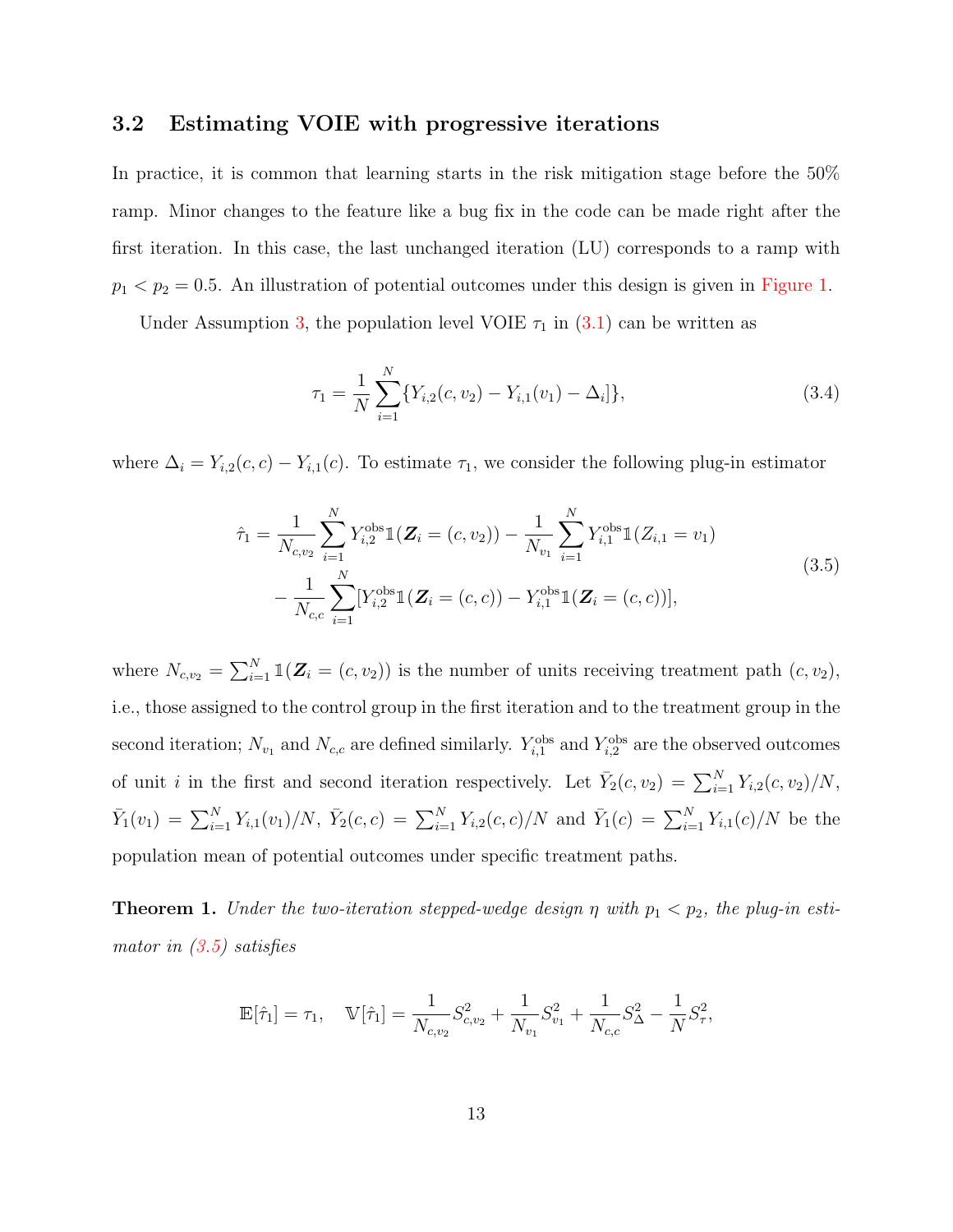where

$$
S_{c,v_2}^2 = \frac{1}{N-1} \sum_{i=1}^N [Y_{i,2}(c, v_2) - \bar{Y}_2(c, v_2)]^2, \quad S_{v_1}^2 = \frac{1}{N-1} \sum_{i=1}^N [Y_{i,1}(v_1) - \bar{Y}_1(v_1)]^2,
$$
  
\n
$$
S_{\Delta}^2 = \frac{1}{N-1} \sum_{i=1}^N [(Y_{i,2}(c, c) - Y_{i,1}(c)) - (\bar{Y}_2(c, c) - \bar{Y}_1(c))]^2,
$$
  
\n
$$
S_{\tau}^2 = \frac{1}{N-1} \sum_{i=1}^N [Y_{i,2}(c, v_2) - Y_{i,1}(v_1) - (Y_{i,2}(c, c) - Y_{i,1}(c)) - \tau_1]^2.
$$

Notice that  $S^2_\tau$  involves product terms of potential outcomes of the same units under different treatment paths and is generally not estimable.  $S^2_{c,v_2}$ ,  $S^2_{v_1}$  and  $S^2_{\Delta}$  can be consistently estimated with their sample counterparts. For example, let

$$
s_{c,v_2}^2 = \frac{1}{N_{c,v_2} - 1} \sum_{i: \mathbf{Z}_i = (c,v_2)} [Y_{i,2}^{\text{obs}} - \widehat{Y}_2(c,v_2)]^2, \quad \widehat{Y}_2(c,v_2) = \frac{1}{N_{c,v_2}} \sum_{i: \mathbf{Z}_i = (c,v_2)} Y_{i,2}^{\text{obs}}, \quad (3.6)
$$

and  $\hat{V}_{\tau_1} = N_{c,v_2}^{-1} s_{c,v_2}^2 + N_{v_1}^{-1} s_{v_1}^2 + N_{c,c}^{-1} s_{\Delta}^2$ .

<span id="page-13-0"></span>**Theorem 2.** Under regularity conditions, the Wald-type interval  $(\hat{\tau}_1 - z_{\alpha/2} \hat{V}_{\tau_1}^{1/2}, \hat{\tau}_1 + z_{\alpha/2} \hat{V}_{\tau_1}^{1/2})$ has asymptotic coverage rate  $\geq 1 - \alpha$ , where  $z_{\alpha/2}$  is the  $(1 - \alpha/2)$  quantile of a standard normal distribution.

It is important to note that the terms  $\bar{Y}_2(c,c)$  and  $\bar{Y}_1(c)$  in  $\tau_1$  are estimated with the same samples which were in control in both iterations. Thus, although we could have a more accurate estimate of  $\bar{Y}_1(c)$  by using all samples in the control group in the first iteration, this will result in a subset of samples also being used in the estimate of  $\bar{Y}_2(c, v_2)$  and significantly complicates the variance estimation of  $\hat{\tau}_1$ .

When using an experiment to estimate the average treatment effect, practitioners usually focus on a single iteration (i.e., the max-power iteration) and only uses observations from that iteration in the estimate. On the contrary,  $\hat{\tau}_1$ , involves observations from multiple iterations. Although any direct comparison of potential outcomes in the same iteration has clear causal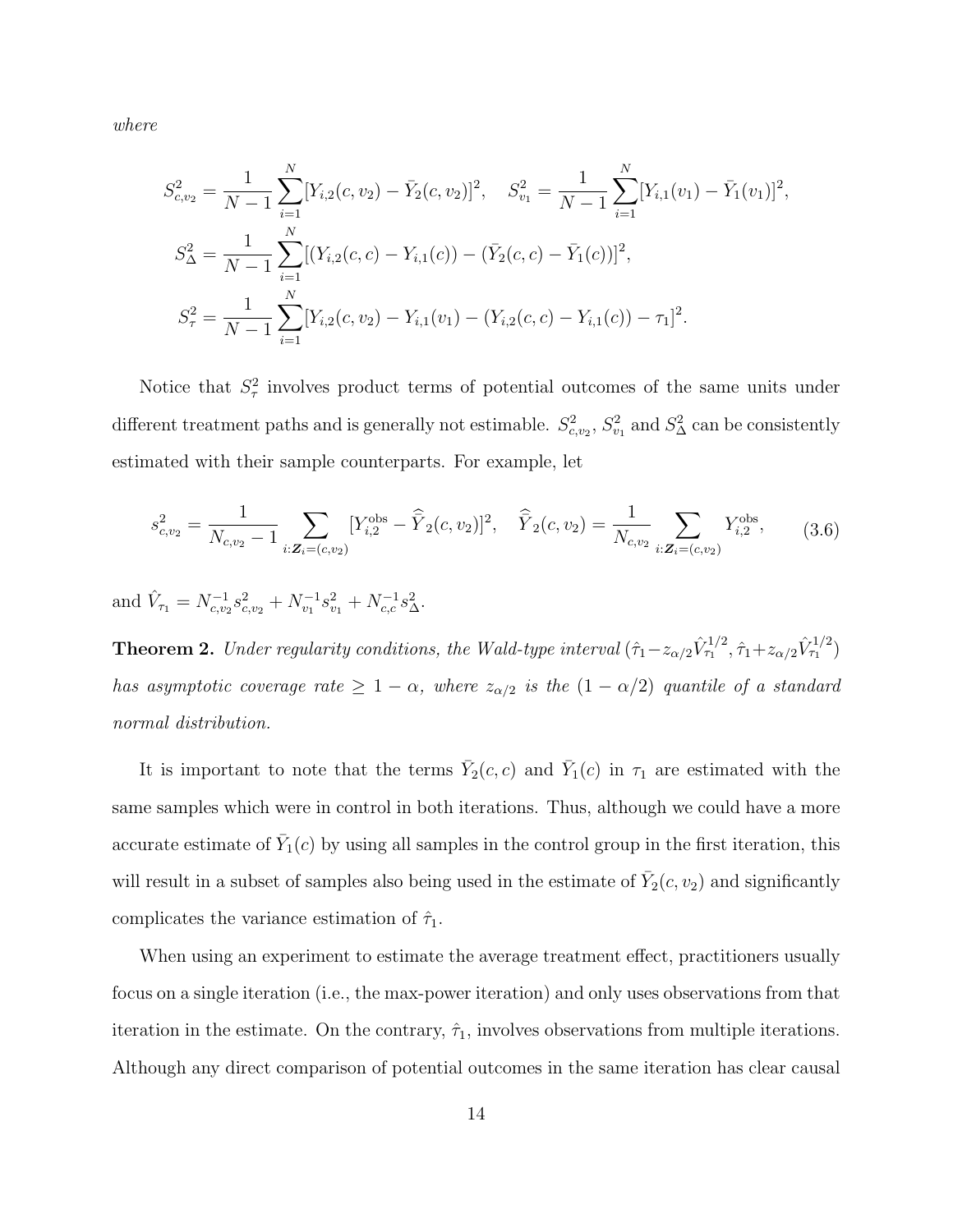<span id="page-14-0"></span>

Figure 1: Potential outcomes for unit  $i$  under the two-iteration stepped-wedge design when  $p_1 < p_2$ . The gray node represents the potential outcome when the feature is de-ramped after the first iteration. The red path shows one possible realization of the potential outcomes.

interpretations, this is not necessarily true for cross-iteration comparisons. As shown in the Online Supplementary Materials B,  $\tau_1$  can be interpreted as the treatment effect of a special treatment under additional identifiability assumptions. Namely, we refer to the treatment underlying  $\tau_1$  as the *platform treatment* which captures the ability to implement iterative experiments vs. the control of no iterative experiments.

#### <span id="page-14-1"></span>3.3 Estimating VOIE with repeated max-power iterations

In Section [3.2,](#page-12-1)  $\tau_1$  are estimated under progressive ramps with  $p_1 < p_2$ . In practice, it may be possible to repeat a certain iteration (usually the max-power iteration) and test the final version of the product to be launched, in which case  $p_1 = p_2 = 0.5$ . In this section, explain how to estimate  $\tau_1$  under such designs.

Since ramps before the max-power iteration are for mitigating risk, with little emphasis on treatment effect estimation, to avoid delaying the release, practitioners recommended that this stage is relatively short-lived if no severe degradations are detected [\(Xu et al.,](#page-28-4) [2018\)](#page-28-4). This is especially prominent when the experiment has deficient power. To overcome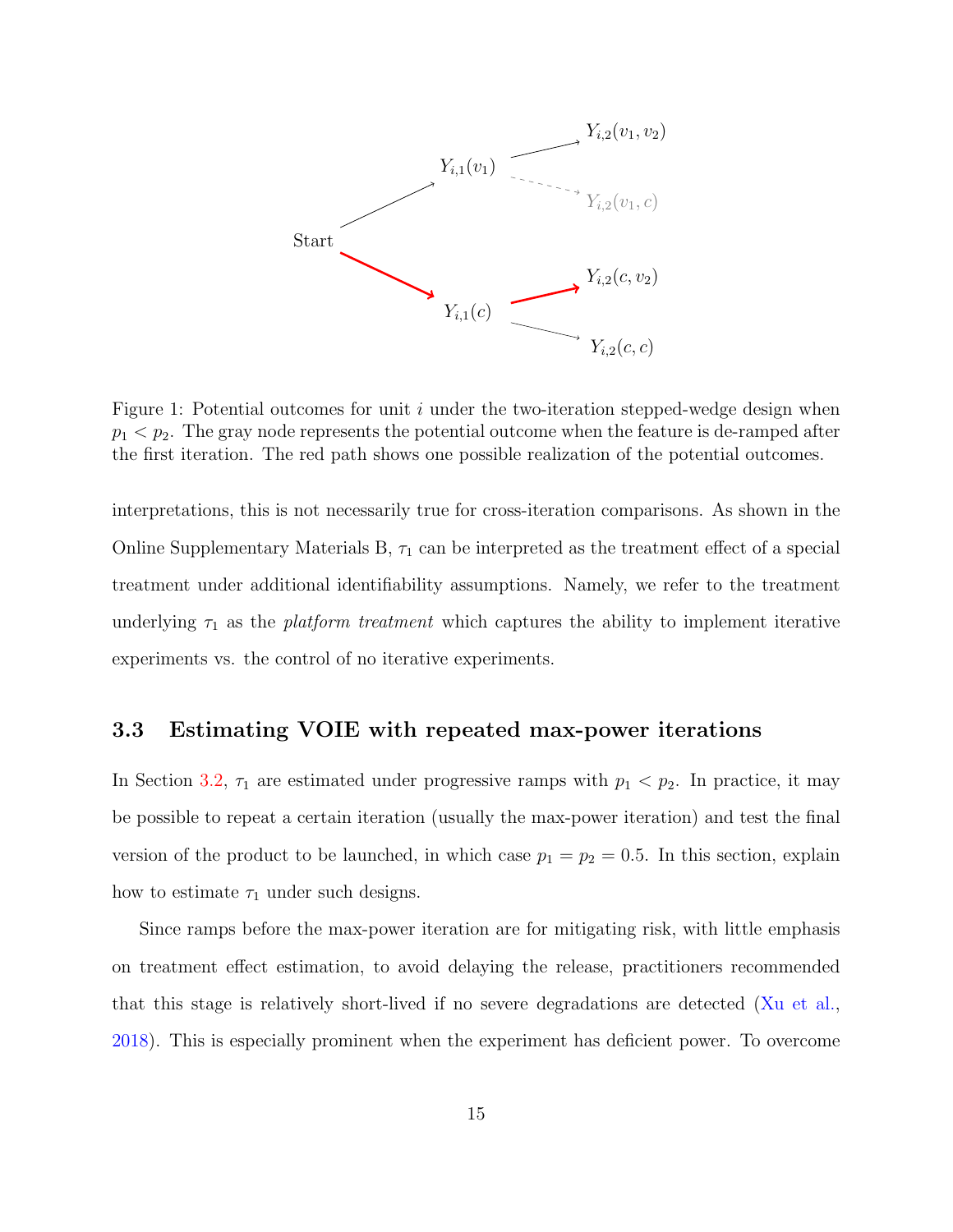<span id="page-15-0"></span>

Figure 2: Potential outcomes for unit  $i$  under the two-iteration stepped-wedge design when  $p_1 = p_2$ . The gray node represents the potential outcome when the feature is de-ramped after the first iteration. The red path illustrates one possible realization of the potential outcomes.

this, sometimes, practitioners recommend quickly ramping up a minimal viable product to the max-power iteration and using the feedback gathered at this stage to improve the feature. These improvements are required to be minor to reduce the likelihood of bringing additional risk. For example, typical improvements at the 50% ramp include better code implementations that are tested offline, choosing different tuning parameters in machine learning models or even slight changes to the model itself given the feedback from previous iterations. After these non-risky changes are made, it is inefficient to go through the entire phased release cycle. Instead, an additional 50% ramp is implemented to accurately estimate the treatment effect of the final version before launching to a larger group of users.

In this scenario, no changes are made until the first max-power iteration, which is picked as the LU. The second 50% ramp, after incorporating the changes, is then the LMP. The potential outcomes under this design are illustrated in [Figure 2.](#page-15-0) From the product development perspective, the designs in Section [3.2](#page-12-1) and Section [3.3](#page-14-1) represent two different phased release strategies summarized in [Table 1.](#page-16-0) The key difference between the two designs is that under the progressive iterations design, the risk mitigation stage and the product development stage are combined.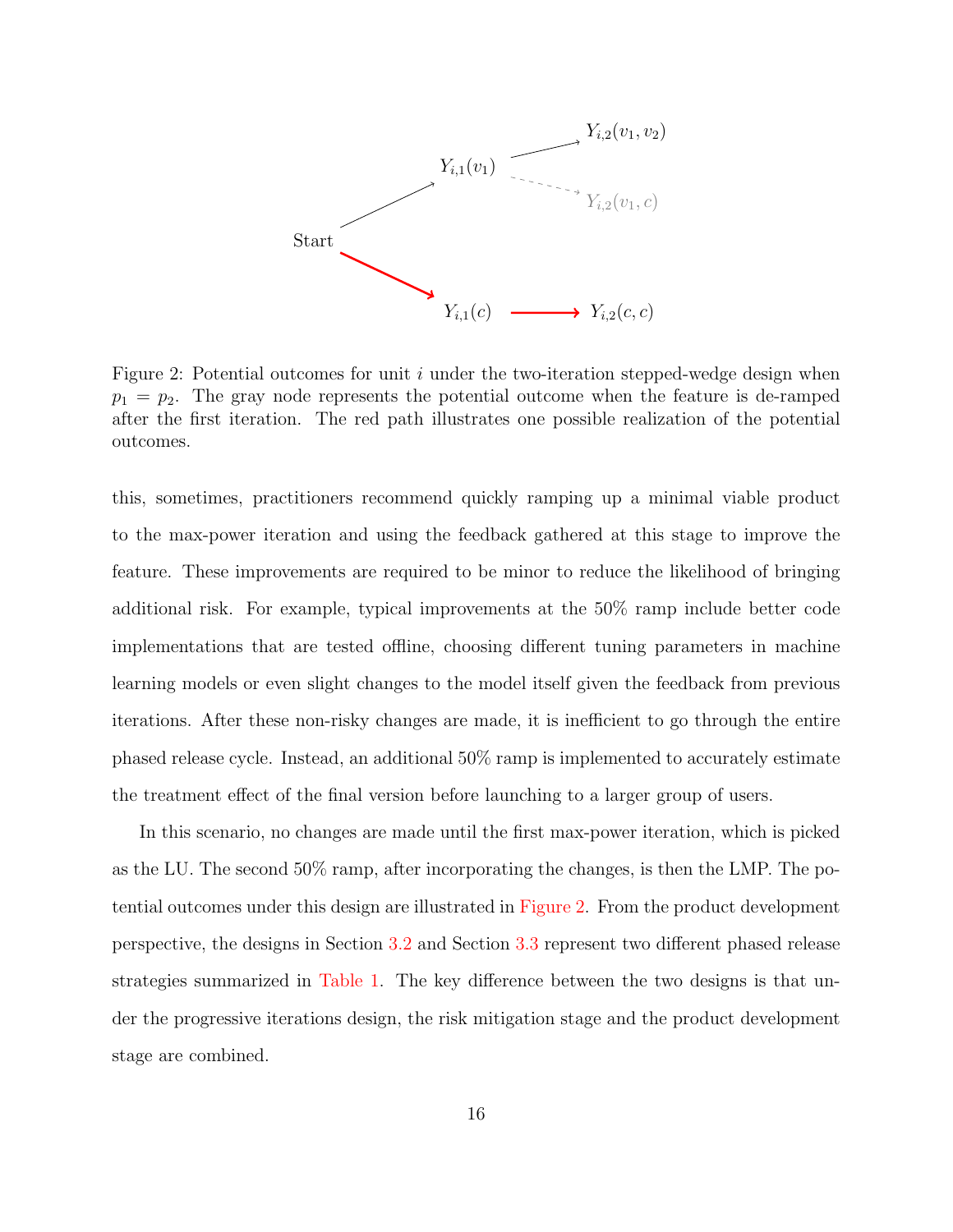<span id="page-16-0"></span>

| Stage               | Progressive iterations                     | Repeated MP iterations                          |
|---------------------|--------------------------------------------|-------------------------------------------------|
| Risk Mitigation     | Iterations before the<br>$50\%$ ramp $(*)$ | Iterations up to the first<br>$50\%$ ramp       |
| Product Development |                                            | The interim between the<br>two 50\% ramps $(*)$ |
| Effect Estimation   | The $50\%$ ramp                            | The second $50\%$ ramp                          |

Table 1: Comparison of the phase release cycle under two designs. ∗ indicates that non-risky changes to the product are allowed at that stage.

To estimate  $\tau_1$  under the repeated max-power iteration design, we require an additional assumption.

**Assumption 4** (No carryover effect). There is no carryover effect if  $Y_{i,2}(c, v) = Y_{i,2}(v_1, v)$ for  $v \in \{v_1, v_2\}$ .

The validity of the no carryover effect assumption depends on the feature being tested and needs to be evaluated on a case-by-case basis. It is a good practice to allow a cool-down period, in which all units are assigned to control, between the two iterations to make this assumption more plausible. Under Assumption [3](#page-10-0) and the no carryover effect assumption,  $\tau_1$ in [\(3.4\)](#page-12-2) becomes

$$
\tau_1 = \frac{1}{N} \sum_{i=1}^N \{ [Y_{i,2}(v_1, v_2) - Y_{i,2}(c, c)] - [Y_{i,1}(v_1) - Y_{i,1}(c)] \}.
$$

Similar to [\(3.5\)](#page-12-0), we consider the following plug-in estimator of  $\tau_1$ :

<span id="page-16-1"></span>
$$
\hat{\tau}_1 = \frac{1}{N_{v_1, v_2}} \sum_{i=1}^{N} [Y_{i,2}^{\text{obs}} \mathbb{1}(\boldsymbol{Z}_i = (v_1, v_2)) - Y_{i,1}^{\text{obs}} \mathbb{1}(Z_{i,1} = v_1)] \n- \frac{1}{N_{c,c}} \sum_{i=1}^{N} [Y_{i,2}^{\text{obs}} \mathbb{1}(\boldsymbol{Z}_i = (c, c)) - Y_{i,1}^{\text{obs}} \mathbb{1}(Z_{i,1} = c)],
$$
\n(3.7)

where  $N_{v_1,v_2} = \sum_{i=1}^{N} \mathbb{1}(\mathbf{Z}_i = (v_1, v_2))$  is the number of units in the treatment group,  $N_{c,c}$  the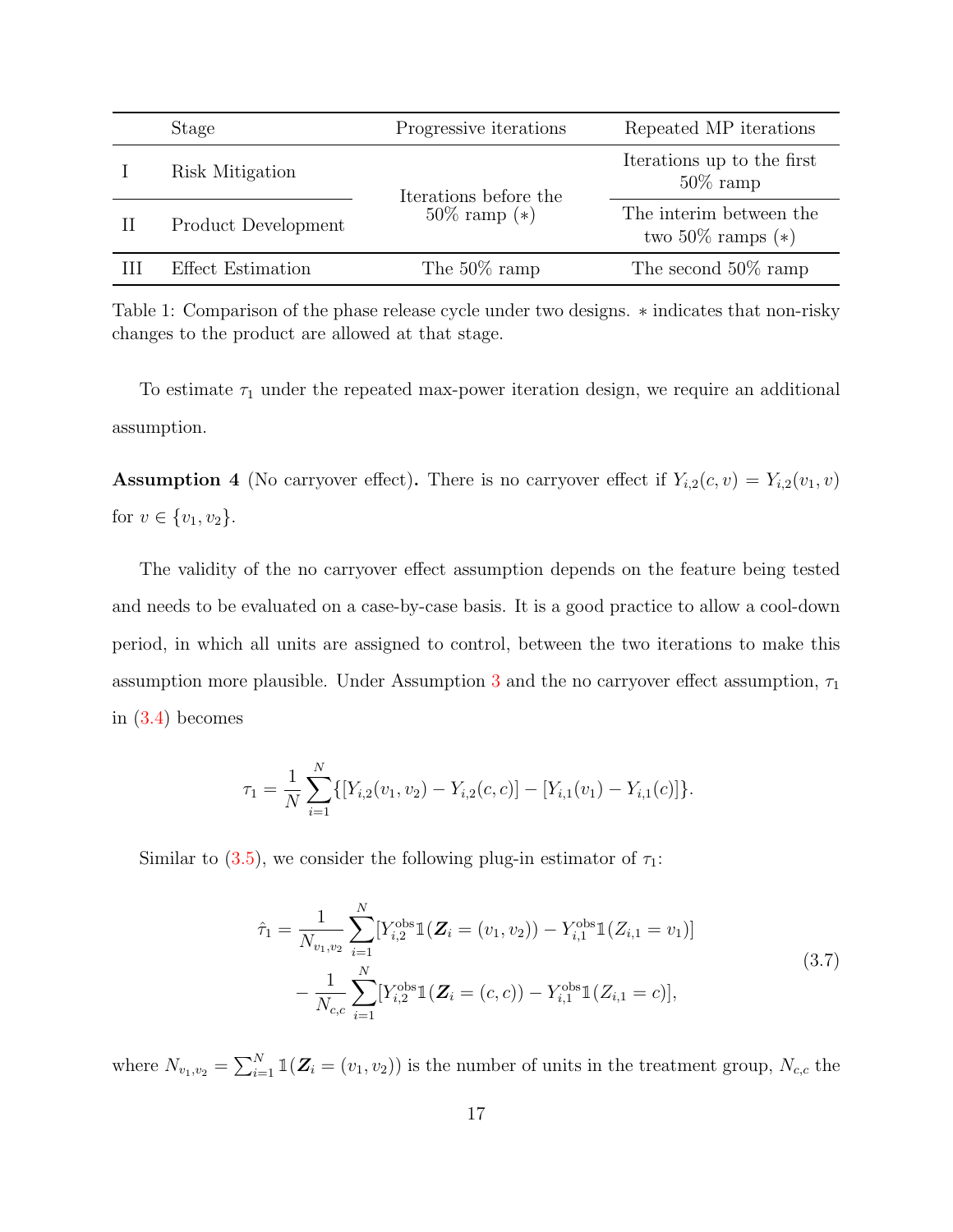number of units in the control group. Similar to Theorem [1,](#page-12-3) we have

**Theorem 3.** Under the multiple max-power iteration stepped-wedge design  $\eta$ , the plug-in estimate in  $(3.7)$  satisfies

$$
\mathbb{E}[\hat{\tau}_1] = \tau_1, \quad \mathbb{V}[\hat{\tau}_1] = \frac{1}{N_{v_1, v_2}} S_{v_1, v_2}^2 + \frac{1}{N_{c,c}} S_{c,c}^2 - \frac{1}{N} S_{\tau}^2,
$$

where

$$
S_{v_1, v_2}^2 = \frac{1}{N-1} \sum_{i=1}^N [(Y_{i,2}(1; v_1, v_2) - Y_{i,1}(1; v_1)) - (\bar{Y}_2(v_1, v_2) - \bar{Y}_1(v_1))]^2,
$$
  
\n
$$
S_{\Delta}^2 = \frac{1}{N-1} \sum_{i=1}^N [(Y_{i,2}(1; c, c) - Y_{i,1}(1; c)) - (\bar{Y}_2(c, c) - \bar{Y}_1(c))]^2,
$$
  
\n
$$
S_{\tau}^2 = \frac{1}{N-1} \sum_{i=1}^N [Y_{i,2}(1; v_1, v_2) - Y_{i,1}(1; v_1) - (Y_{i,2}(1; c, c) - Y_{i,1}(1; c)) - \tau_1]^2.
$$

Let  $\hat{V}_{\tau_1} = N_{v_1, v_2}^{-1} s_{v_1, v_2}^2 + N_{c,c}^{-1} s_{\Delta}^2$  $\hat{V}_{\tau_1} = N_{v_1, v_2}^{-1} s_{v_1, v_2}^2 + N_{c,c}^{-1} s_{\Delta}^2$  $\hat{V}_{\tau_1} = N_{v_1, v_2}^{-1} s_{v_1, v_2}^2 + N_{c,c}^{-1} s_{\Delta}^2$ , Theorem 2 also holds.

## <span id="page-17-0"></span>4 Quantifiable value of an experimentation platform

Typically, the primary goal metric  $Y$  can be hard to move, especially when  $Y$  is a companylevel metric such as the overall revenue or the total page views of the website. Therefore, the VOIE  $\tau_1$  is likely to be small in absolute value, and so inference from a single experiment would have low power, especially under the design in Section [3.2](#page-12-1) where treatment allocation in the first iteration is small. Fortunately, from an operational perspective, firms are more interested in the aggregated value of multiple experiments at the team or platform level.

To this end, let  $E_j$ ,  $j = 1, 2, ..., J$  denote a set of iterative experiments whose values we want to aggregate. We assume that the experiments all have the same target population and are mutually independent. Let  $\tau_{1,j}$  be the value from the j-th iterative experiment. We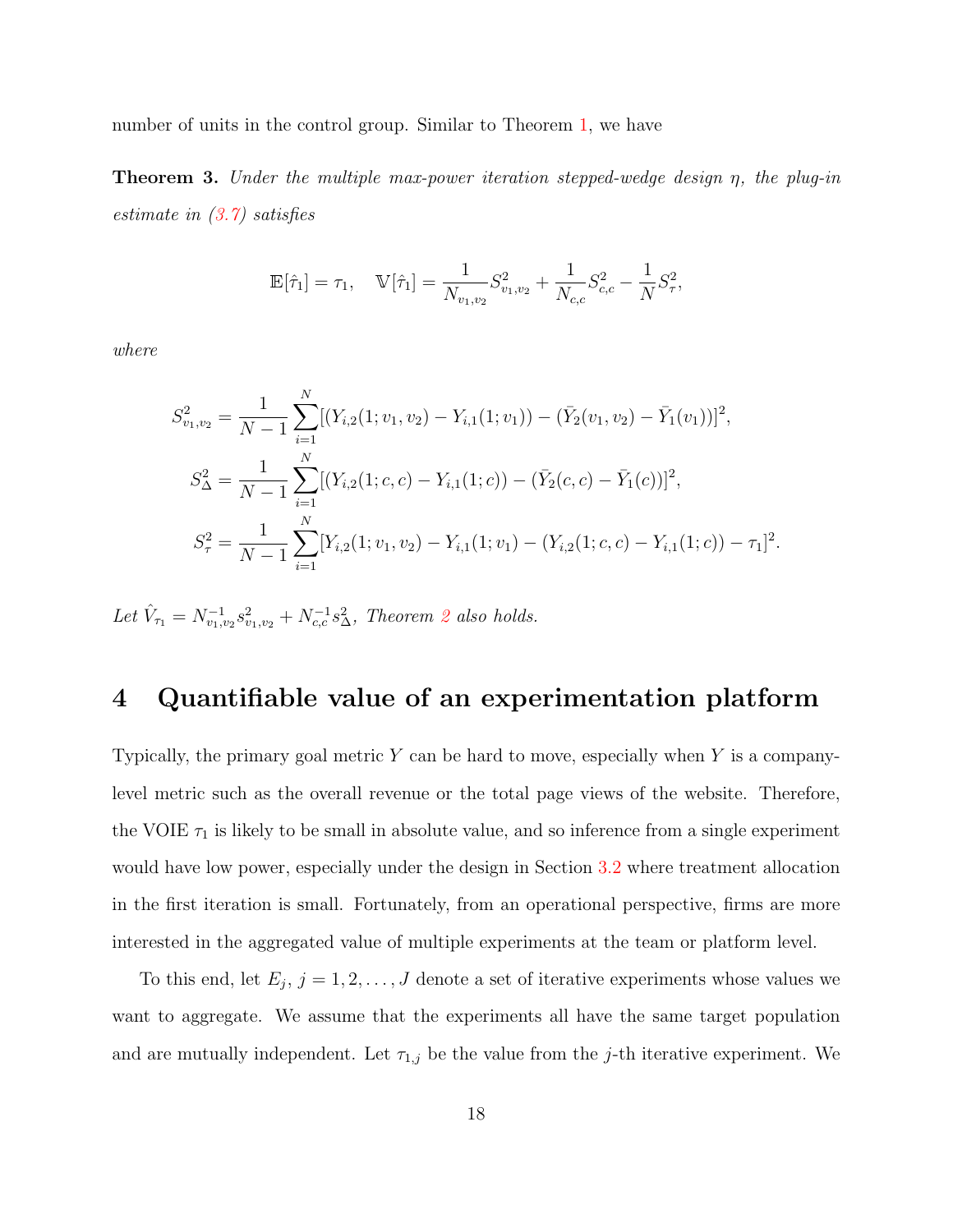define the aggregated value of these experimentations as

$$
\delta_{\mathbf{a}} = \sum_{j=1}^{J} a_j \tau_{1,j},\tag{4.1}
$$

where  $\bm{a}=(a_1,a_2,\ldots,a_J),$   $\sum_{j=1}^J a_j=1$ . For fixed  $\bm{a}$ , the plug-in estimator  $\hat{\delta}_{\bm{a}}$  is unbiased and has the following estimated upper bound of its variance  $\hat{\mathbb{V}}[\hat{\delta}_a] = \sum_{j=1}^J a_j^2 \hat{\mathbb{V}}[\hat{\tau}_{1,j}]$ . The weights a can be selected based on the a priori evaluated importance of the tested features. When no such prior knowledge is available, a reasonable default is to estimate the inverse-variance weighted average

<span id="page-18-0"></span>
$$
\delta_{\text{inv}} = \sum_{j=1}^{J} (\sum_{j=1}^{J} \mathbb{V}[\tau_{1,j}]^{-1})^{-1} \mathbb{V}[\tau_{1,j}]^{-1} \tau_{1,j}, \qquad (4.2)
$$

which has the smallest variance among all  $\delta_{\mathbf{a}}$ 's. To estimate  $\delta_{\text{inv}}$ , we have to treat the estimated upper bounds of  $\mathbb{V}[\hat{\tau}_{1,j}]$  as its true variance. When the bounds are tight for each experiment (or at least tight for those experiments with large weights), this gives a reasonable approximation to  $\delta_{\text{inv}}$  due to the large sample size in online experimentations. Note that the definition of  $\delta_{a}$  requires all experiments to have the same target population such that their values are comparable. If this is not the case, the VOIE can be computed and aggregated at the site-wide impact level [\(Xu et al.,](#page-28-2) [2015\)](#page-28-2).

Although the definition of  $\delta_{a}$  is simple, it gives rise to a set of metrics by varying the primary goal metric,  $Y$ , and the set of experiments under consideration. These metrics provide a holistic picture of the learning behavior across teams and help identify weaknesses and opportunities. In practice,  $\delta_{a}$  can be defined at different granularity levels and estimated on a monthly or quarterly basis. For example, computing  $\delta_{a}$  at the platform level lets us monitor the contribution of iterative experimentations to core metrics. The aggregated VOIE on these metrics also serve as direct performance metrics of the experimentation platform itself. As another example, for each core metric, we can compute the aggregated VOIE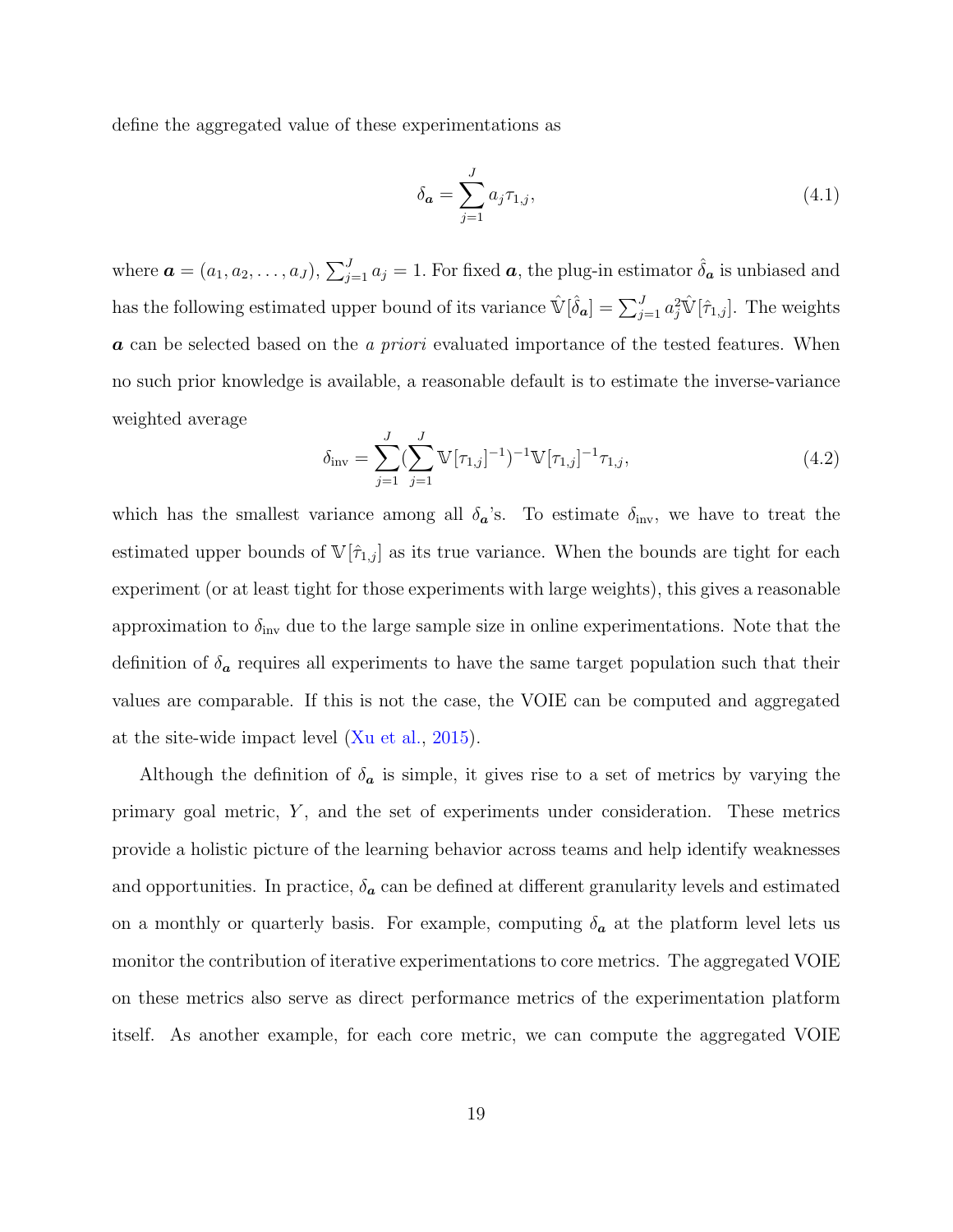at the organization or team level and identify which teams benefit the most from iterative experimentation.

## <span id="page-19-0"></span>5 Aggregated value of LinkedIn's experiment platform

LinkedIn uses an internally developed, unified, and self-served Targeting, Ramping and Experimentation Platform (T-REX) for iterative experimentations on a user population of over 700 million members worldwide. The platform has been evolving in the past decade from a small experiment management system with limited functions into a full-fledged platform that allows efficient iterative experimentation and can serve more than 40000 tests simultaneously at any given time [\(Xu et al.,](#page-28-2) [2015;](#page-28-2) [Ivaniuk,](#page-26-10) [2020\)](#page-26-10). During this evolution, numerous features and improvements have been incorporated into the platform include infrastructure changes that accelerate the experiment velocity, optimizations of the offline analysis data pipeline, supports of more advanced statistical methodologies for experimentation readout, and user interface changes that improve developers' experience with the platform.

LinkedIn has a culture to "test everything" — essentially, all new features have to go through a "ramp up" process enabled by the T-REX platform, which provides instant feedback to help make product launch decisions. It is well acknowledged that T-REX provides value in this regard, but there is little understanding of what that value is and how it changes over time. On the other hand, although T-REX serves all other teams, it lacks a reliable way to collect feedback on the impact of feature changes on the platform itself. Traditionally, the team has been relying on indirect metrics such as the average experimentation duration or user surveys to quantify the performance of the T-REX platform, which are inefficient and non-standardized.

In this work, we recommend monitoring the company (platform) level VOIE as a natural performance metric that captures the efficiency of the platform and its ability to guide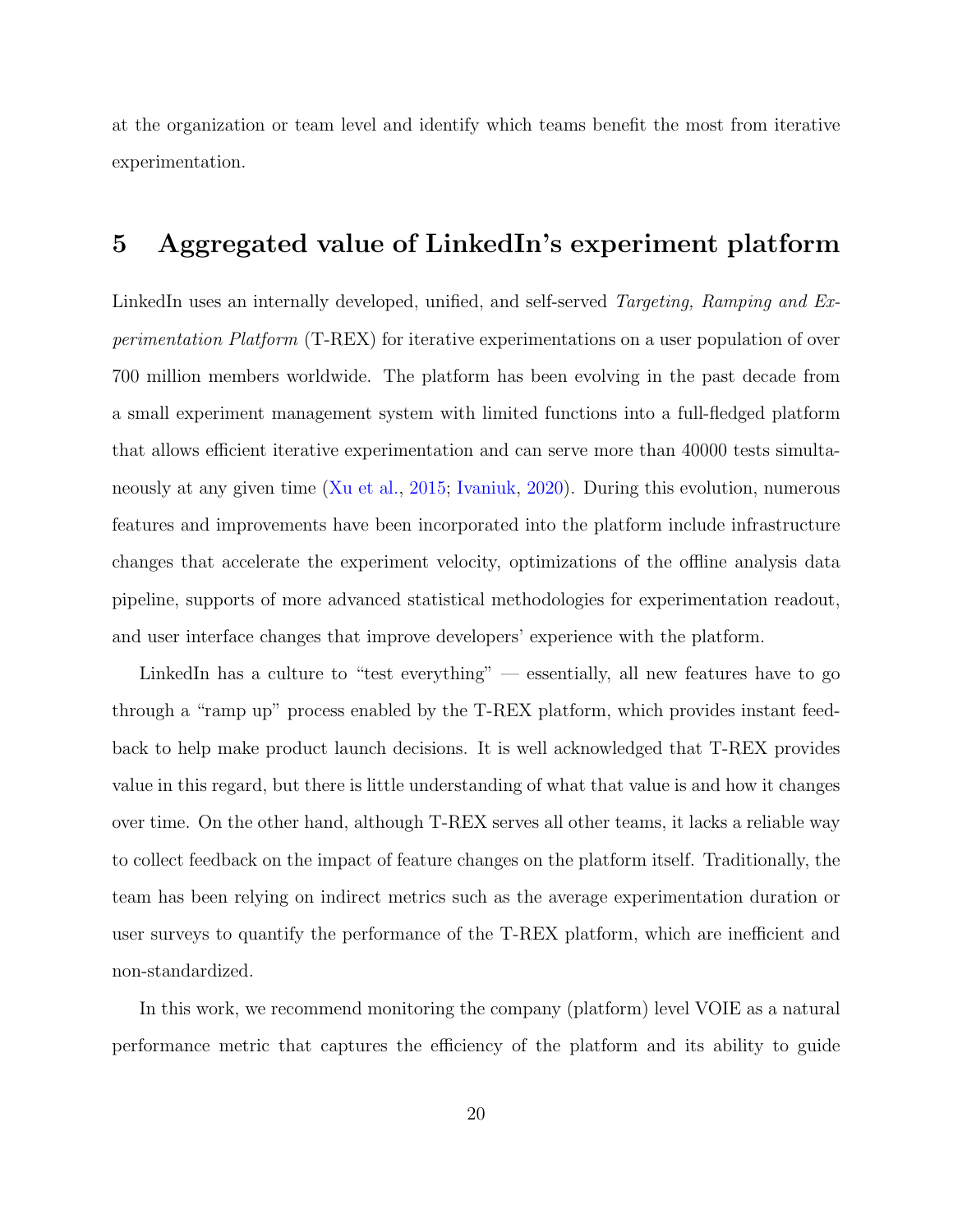<span id="page-20-0"></span>

Figure 3: Left: number of experiments by end month; Right: number of experiments by the treatment allocation percentage in LU.

product development. This estimand also helps to understand the pattern of learning at the company-level. As an illustration, we estimate the aggregated monthly VOIE across all experiments completed between January 2019 and July 2019 at LinkedIn for a primary metric measuring overall user engagement. Specifically, we consider all experiments in which the treatment was ramped to 50% during the analysis period. For each experiment, we pick its first iteration as the LU and its last 50% iteration as the LMP to ensure that no product changes can happen before the LU or after the LMP. The VOIE of each experiment is computed and then aggregated based on [\(4.2\)](#page-18-0) to get the company-level VOIE. In our example, we only considered experiments with at least 10000 samples and lasted for at least three days in both iterations to filter out experiments with a very small target population or stringent triggering conditions. This step is optional as the experiments that were filtered out would likely have small weights in [\(4.2\)](#page-18-0). There are 1065 experiments under consideration after filtering.

[Figure 3](#page-20-0) (left) shows the number of experiments that finished in each month, which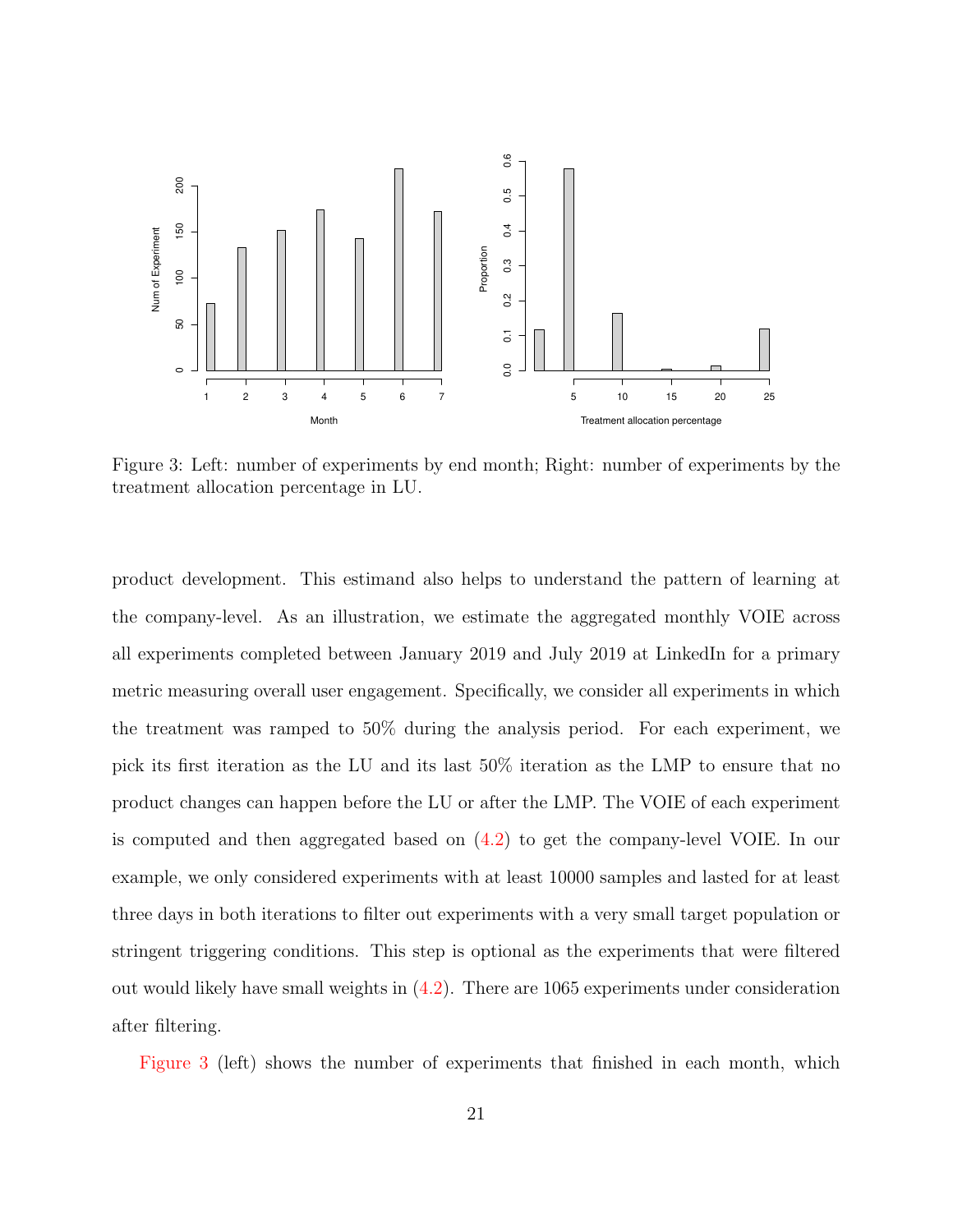increases steadily in the first quarter of 2019 and fluctuates afterward, yielding an average of 152 experiments per month. [Figure 3](#page-20-0) (right) summarizes the treatment percentage in the LU iteration of the experiments. Most experiments follow the company's recommendation to start with small ramps with ramping percentage in  $\mathcal{P} = \{1\%, 5\%, 10\%, 25\%\}$ . For experiment iterations that last for more than two weeks, we only use their results in the first two weeks to focus on the short-term treatment effect and limit the scope of uncontrolled time effects to make the VOIE across experiments more comparable.

<span id="page-21-0"></span>

Figure 4: Left: Relation of the number of experiments and the experiment duration T (the number of experiments are shown as the percentage of the total number of experiments); Right: Relation between the estimated daily effects and the day in the experiment. The dashed lines mark the 2.5 and 97.5 quantiles of the estimated effects across all experiments.

Let  $\delta_{\text{inv}}$  be the overall estimated VOIE and let  $y_{2018}, y_{2019}$  be the per member daily average of the core metric in the first 7 months of 2018 and 2019, respectively. Let  $f(x) =$  $x/(y_{2019} - y_{2018})$ , we have  $f(\hat{\delta}_{inv}) = 0.203$ . Since  $y_{2019} - y_{2018} > 0$ , the aggregated VOIE amounts to 20.3% of the YoY increase in this metric in the first half of 2019. Note that  $f(\hat{\delta}_{\text{inv}})$  is not of special interest per se, we use it to encrypt the raw metric values per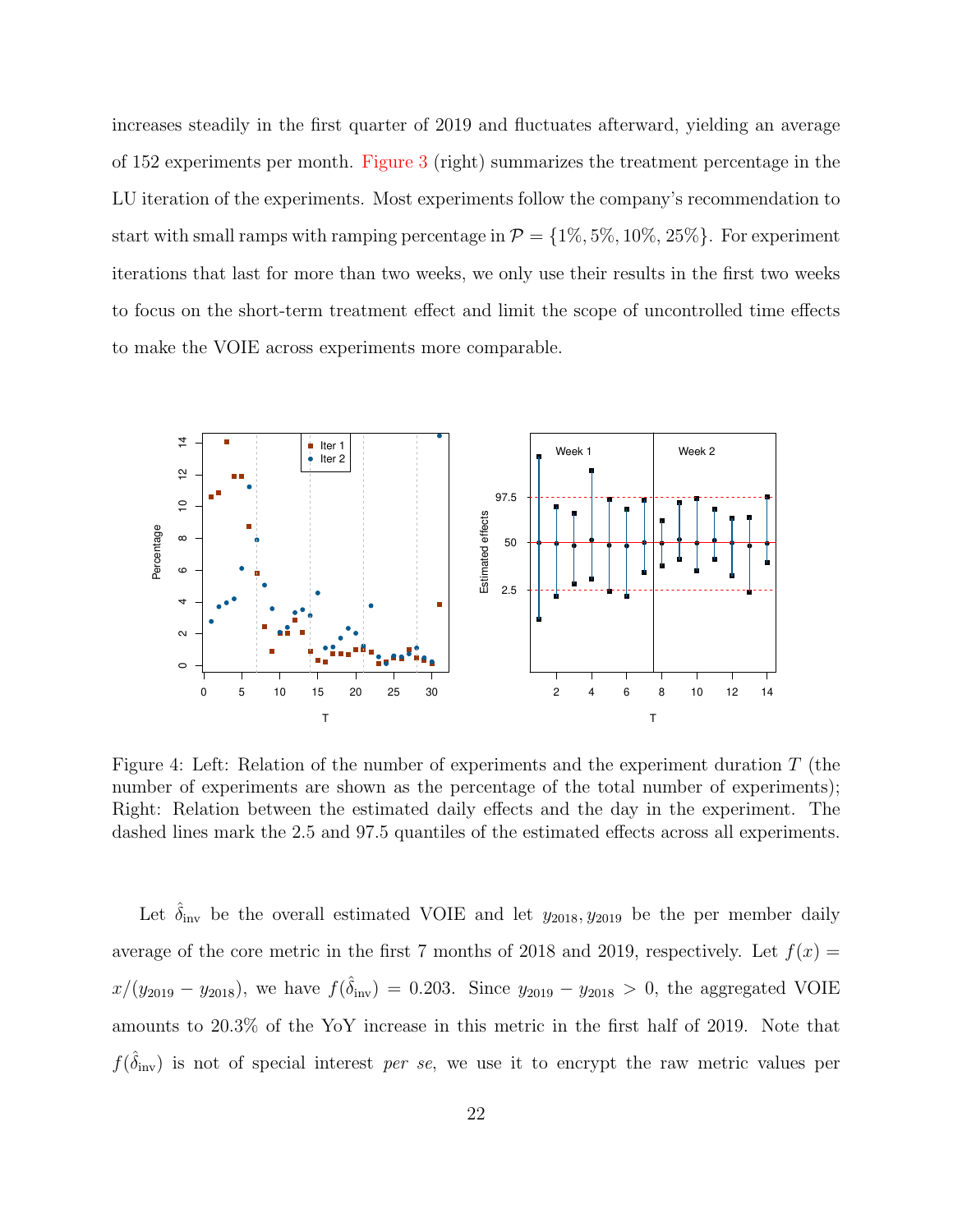company's policy. Moreover, the p-value for testing  $H_0$ :  $\delta_{\text{inv}} = 0$  vs.  $H_1 : \delta_{\text{inv}} \neq 0$  with t-test and an estimate of  $\mathbb{V}[\hat{\delta}_{\text{inv}}]$  based on the estimated upper bounds of  $\mathbb{V}[\hat{\tau}_{1,j}]$  is 0.068.

It is important to note the underlying time component in the definition of VOIE in [\(3.1\)](#page-9-0) inherited from the definition of the potential outcomes. Specifically,  $\tau_{1,j}$  is defined as the daily average value of experiment  $j$ . Since different experiments have different running times, their values are estimated based on different time ranges. The duration of the experiments are shown in [Figure 4](#page-21-0) (left). Typically, the LU iteration of most experiments finishes within a week and has a much shorter running time than the LMP iteration, as expected. [Figure 4](#page-21-0) (right) shows the quantiles of the estimated treatment effects at the  $T$ -th day of the experiment for  $1 \leq T \leq 14$ . For example, the bar at  $T = 8$  shows the observed  $(2.5\%, 97.5\%)$ quantiles of the estimated effects on the 8-th day of the iteration. Based on this plot, the estimated treatment effects do not have a clear trend over time at the platform level. Thus there is no sign of significant heterogeneity of VOIE by experiment duration, and the overall VOIE  $\hat{\delta}_{\text{inv}}$  serves as a good summary of the value of experimentation at the platform level.

<span id="page-22-0"></span>

Figure 5: Left and middle: p-values of estimated treatment effects in the LU and the LMP iteration; Right: estimated effects from all experiments in the two iterations.

[Figure 5](#page-22-0) shows the p-values and the estimated treatment effects in the two iterations of all experiments in the analysis. As expected, the LMP iteration tends to show more statistically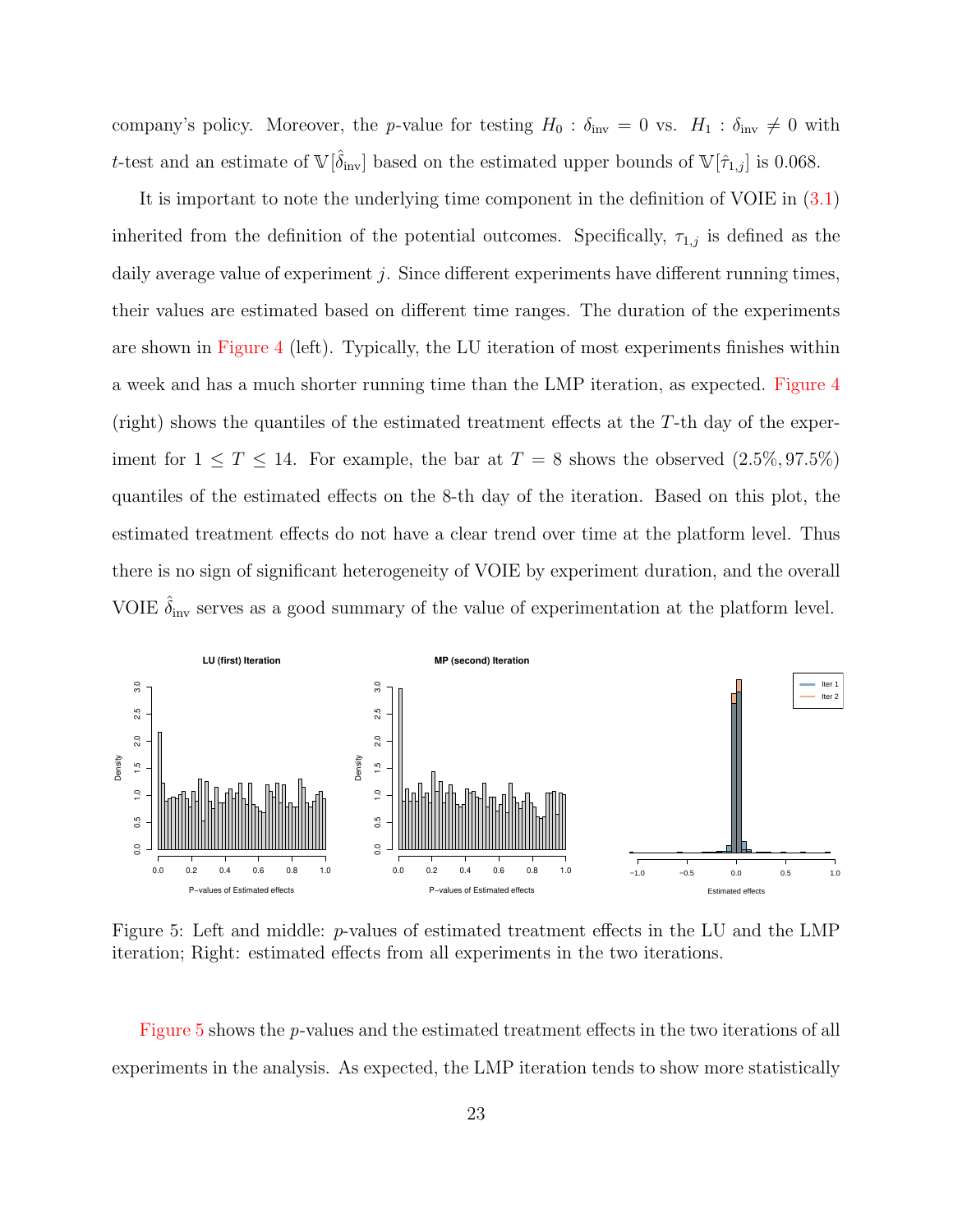significant results than the LU iteration and there are more positive effects than negative ones in both iterations. In either iteration, the  $p$ -value distribution is a mixture of a spike close to 0 and an almost uniform slab. This mixture reflects different roles of the metrics in the experiments. For a small number of the features, this engagement metric is the primary goal metric they hope to move. Experiments that test these features are more likely to see smaller p-values. However, in most experiments, this metric serves as a guardrail metric on which the treatment effect is expected to be neutral. The aggregated VOIE  $\hat{\delta}_{\text{inv}}$  captures the VOIE on all experiments regardless of the role of the metric and is thus diluted. A triggered analysis can be performed to remove this dilution effect by only looking at experiments that treat the metric as the primary goal metric.

<span id="page-23-0"></span>

Figure 6: Left: VOIE by end month; Right: VOIE by treatment allocation in LU. All values are transformed from the raw VOIE by  $f(.)$ . Light blue marks estimates that are significant at the 0.05 level; dark blue marks estimates that are significant at the 0.01 level.

To see the trend of company level learning, we compute the aggregated VOIE of experiments finished in each month and plot the results in [Figure 6](#page-23-0) (left). In the first half of 2019, the VOIE shows an increasing trend and is positive in all months but June. There are likely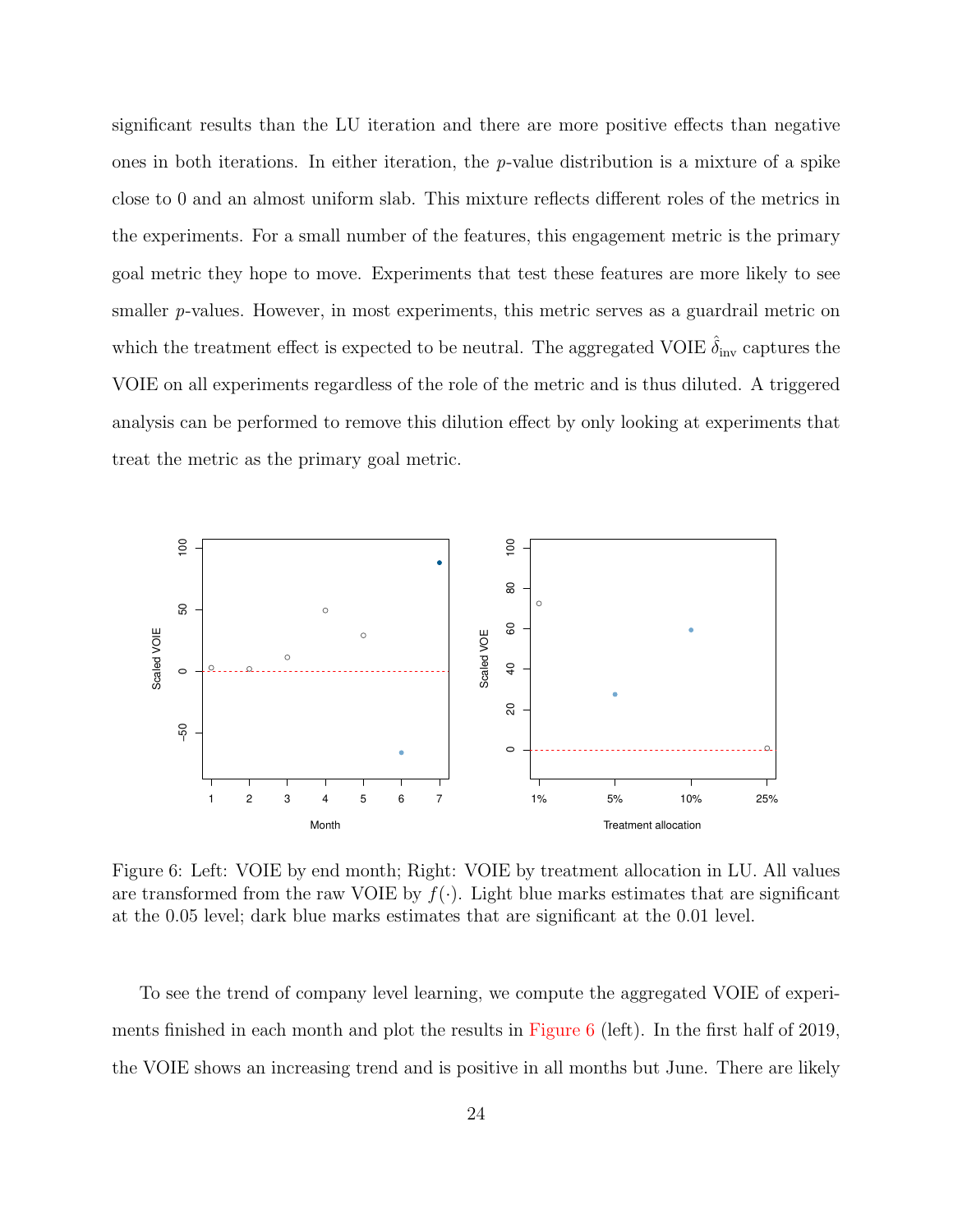two reasons for the unusual behavior of VOIE in June and July. First, there is a company shutdown in the 4th of July week and the moratorium policy that no feature modifications are allowed one week previous to the shutdown. As a result, feature improvements that would have been made in June have to be pushed back in July, leading to an extremely high VOIE in that month. Second, June and July is the transitional period of LinkedIn to a new fiscal year. During this period, many metrics, including the one we analyzed here, are not stable due to various reasons related to budgeting and customer spending.

Similarly, we also aggregate the VOIE of experiments according to their treatment allocation in the LU iteration. The results are shown in [Figure 6](#page-23-0) (right). Since we take the first iteration of an experiment as its LU, the treatment allocation in this iteration reflects the experimenter's initial evaluation of the risk of the feature, which also serves as a proxy for the feature's room for improvement. For example, features that start the ramp at 1% tend to have larger risks, either because the features are premature or the engineering implementations are unpolished. During the iterative process, both the features and their implementations can be improved. These features are more likely to benefit from iterative experimentation and thus have a larger VOIE. On the other hand, features that were directly ramped up to 25% are believed to be safe and closer to completion. For these features, the iterative process is usually shorter, and their VOIE tends to be close to zero.

## <span id="page-24-0"></span>6 Concluding remarks

We have introduced a novel way to quantify the value of an iterative experiment and the overall value of an experimentation platform. VOIE has several attractive properties: (1) it directly quantifies the value in terms of certain business metrics. Thus no transformation of the metrics is required to interpret the results; (2) it only relies on the data that has already been collected and does not require collecting any new information. Therefore, the cost of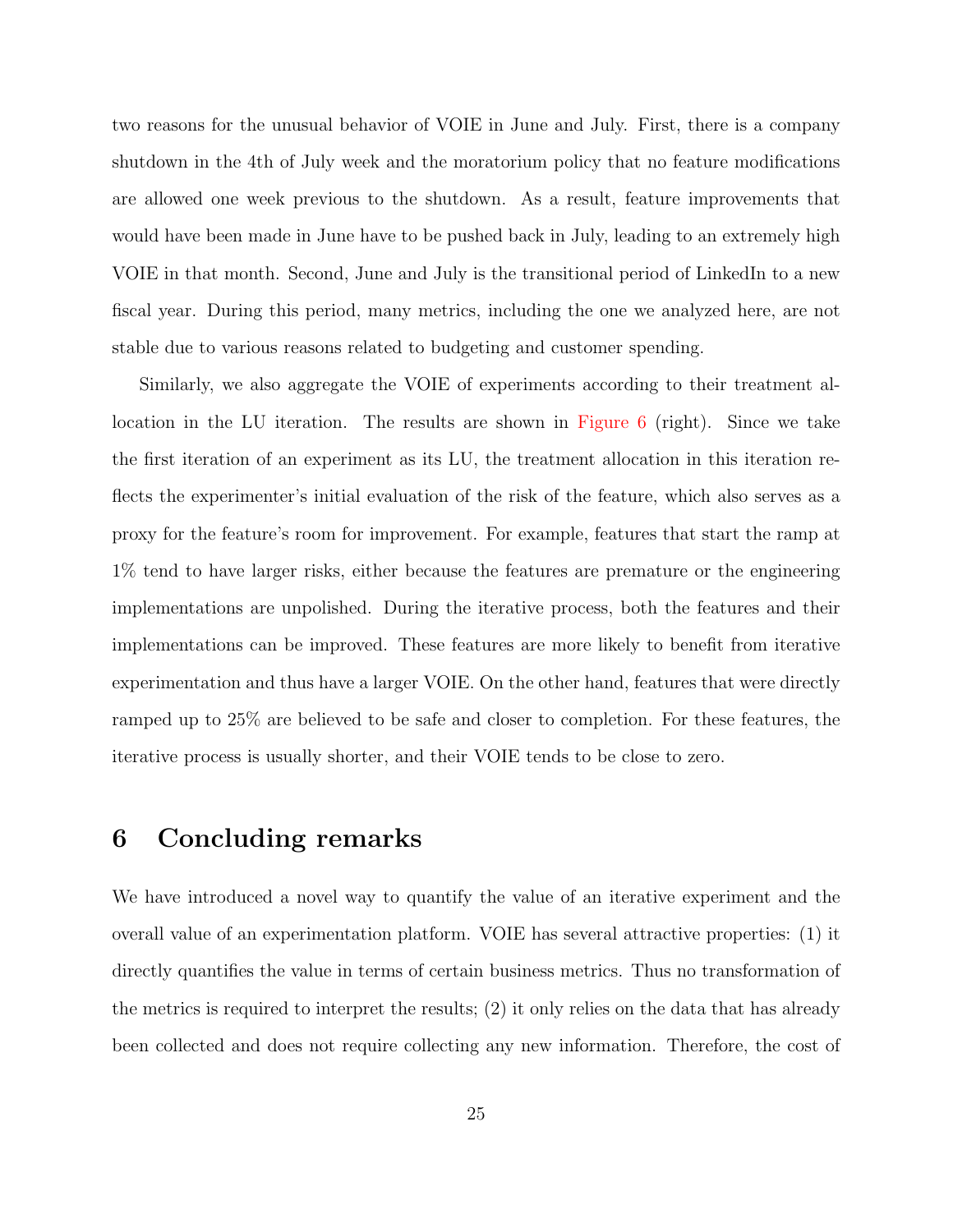implementing VOIE on top of a mature experimentation platform is negligible; (3) although not discussed in this paper, our strategy of defining VOIE can be extended to more complex designs with multiple iterations. How to estimate VOIE under various interference structures such as in the social network setting or the bipartite marketplace setting [\(Pouget-Abadie](#page-27-7) [et al.,](#page-27-7) [2019;](#page-27-7) [Doudchenko et al.,](#page-26-11) [2020;](#page-26-11) [Liu et al.,](#page-27-8) [2021\)](#page-27-8) is an interesting direction to explore. Moreover, since we formulate iterative experiment in a general way that directly accounts for its multiple iteration nature, other causal estimands that depend on potential outcomes in multiple iterations can be defined and estimated under the same framework.

## Acknowledgement

We would like to thank Shan Ba, Min Liu and Kenneth Tay for their careful review and feedback; We would also like to thank Parvez Ahammad and Weitao Duan for their continued support.

## References

- <span id="page-25-1"></span>Abadie, A., S. Athey, G. W. Imbens, and J. M. Wooldridge (2020). Sampling-based versus design-based uncertainty in regression analysis. *Econometrica*  $88(1)$ , 265–296.
- <span id="page-25-4"></span><span id="page-25-2"></span>Apple (2021). App store: Release a version update in phases.
- Athey, S. and G. W. Imbens (2021). Design-based analysis in difference-in-differences settings with staggered adoption. Journal of Econometrics.
- <span id="page-25-0"></span>Bojinov, I. and K. R. Lakhani (2020). Experimentation at yelp. Harvard Business School Case 621-064 .
- <span id="page-25-3"></span>Bojinov, I., A. Rambachan, and N. Shephard ((2021). Panel experiments and dynamic causal effects: A finite population perspective. Quantitative Economics.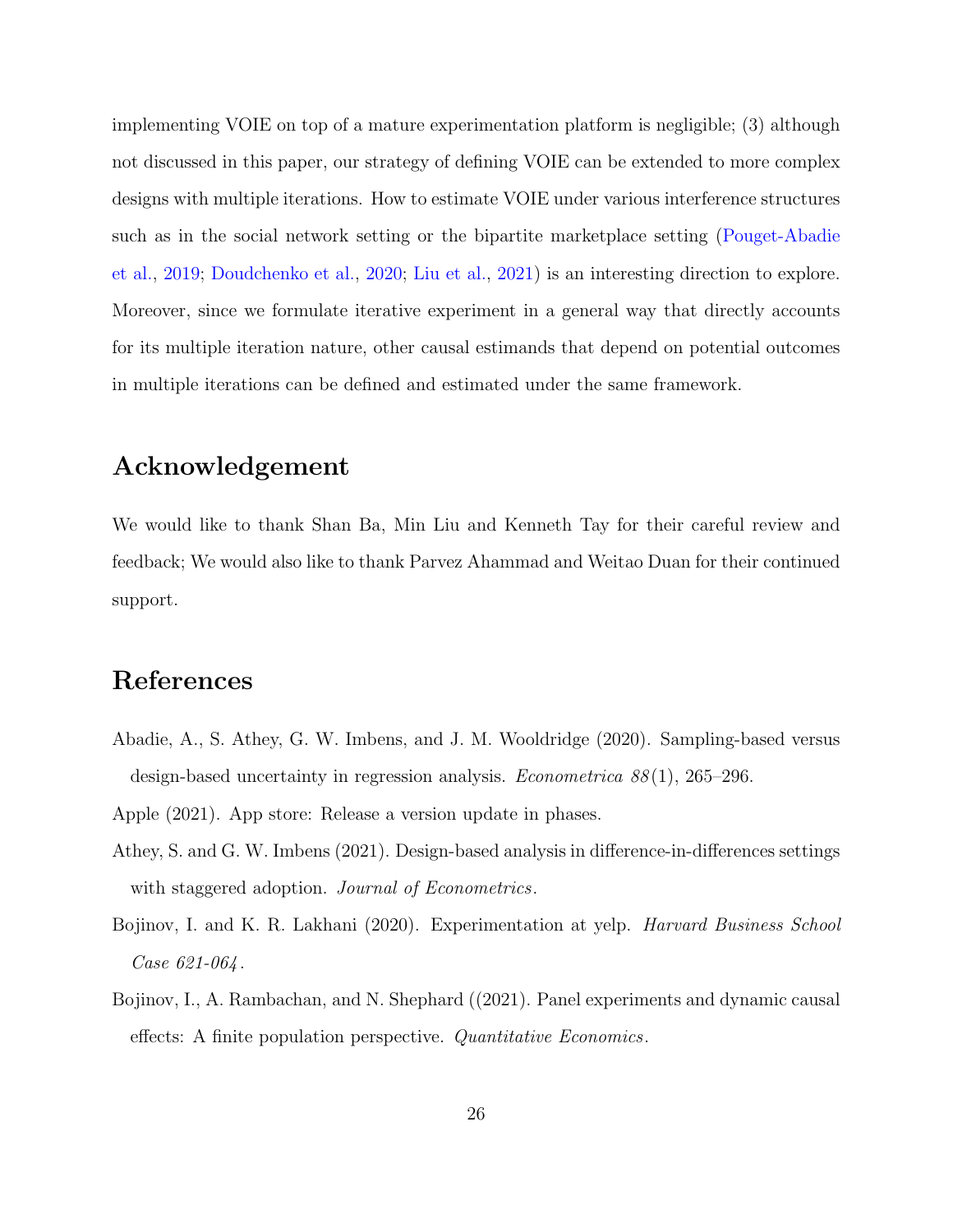- <span id="page-26-6"></span>Bojinov, I. and N. Shephard (2019). Time series experiments and causal estimands: exact randomization tests and trading. Journal of the American Statistical Association  $114(528)$ , 1665–1682.
- <span id="page-26-7"></span>Brown, C. A. and R. J. Lilford (2006). The stepped wedge trial design: a systematic review. BMC medical research methodology  $6(1)$ , 54.
- <span id="page-26-8"></span>Callaway, B. and P. H. Sant'Anna (2020). Difference-in-differences with multiple time periods. Journal of Econometrics.
- <span id="page-26-11"></span>Doudchenko, N., M. Zhang, E. Drynkin, E. M. Airoldi, V. Mirrokni, and J. Pouget-Abadie (2020). Causal inference with bipartite designs. Available at SSRN 3757188 .
- <span id="page-26-5"></span><span id="page-26-3"></span>Google (2021). Google play: Release app updates with staged rollouts.
- Gupta, S., L. Ulanova, S. Bhardwaj, P. Dmitriev, P. Raff, and A. Fabijan (2018). The anatomy of a large-scale experimentation platform. In 2018 IEEE International Conference on Software Architecture (ICSA), pp. 1–109. IEEE.
- <span id="page-26-9"></span>Holland, P. W. (1986). Statistics and causal inference. Journal of the American statistical Association 81 (396), 945–960.
- <span id="page-26-10"></span>Ivaniuk, A. (2020). Our evolution towards t-rex: The prehistory of experimentation infrastructure at linkedin.
- <span id="page-26-1"></span>Johari, R., P. Koomen, L. Pekelis, and D. Walsh (2017). Peeking at a/b tests: Why it matters, and what to do about it. In Proceedings of the 23rd ACM SIGKDD International Conference on Knowledge Discovery and Data Mining, pp. 1517–1525.
- <span id="page-26-2"></span>Kohavi, R., T. Crook, R. Longbotham, B. Frasca, R. Henne, J. L. Ferres, and T. Melamed (2009). Online experimentation at microsoft. Data Mining Case Studies  $11(2009)$ , 39.
- <span id="page-26-0"></span>Kohavi, R., A. Deng, B. Frasca, T. Walker, Y. Xu, and N. Pohlmann (2013). Online controlled experiments at large scale. In *Proceedings of the 19th ACM SIGKDD international* conference on Knowledge discovery and data mining, pp. 1168–1176.
- <span id="page-26-4"></span>Kohavi, R., D. Tang, and Y. Xu (2020). Trustworthy online controlled experiments: A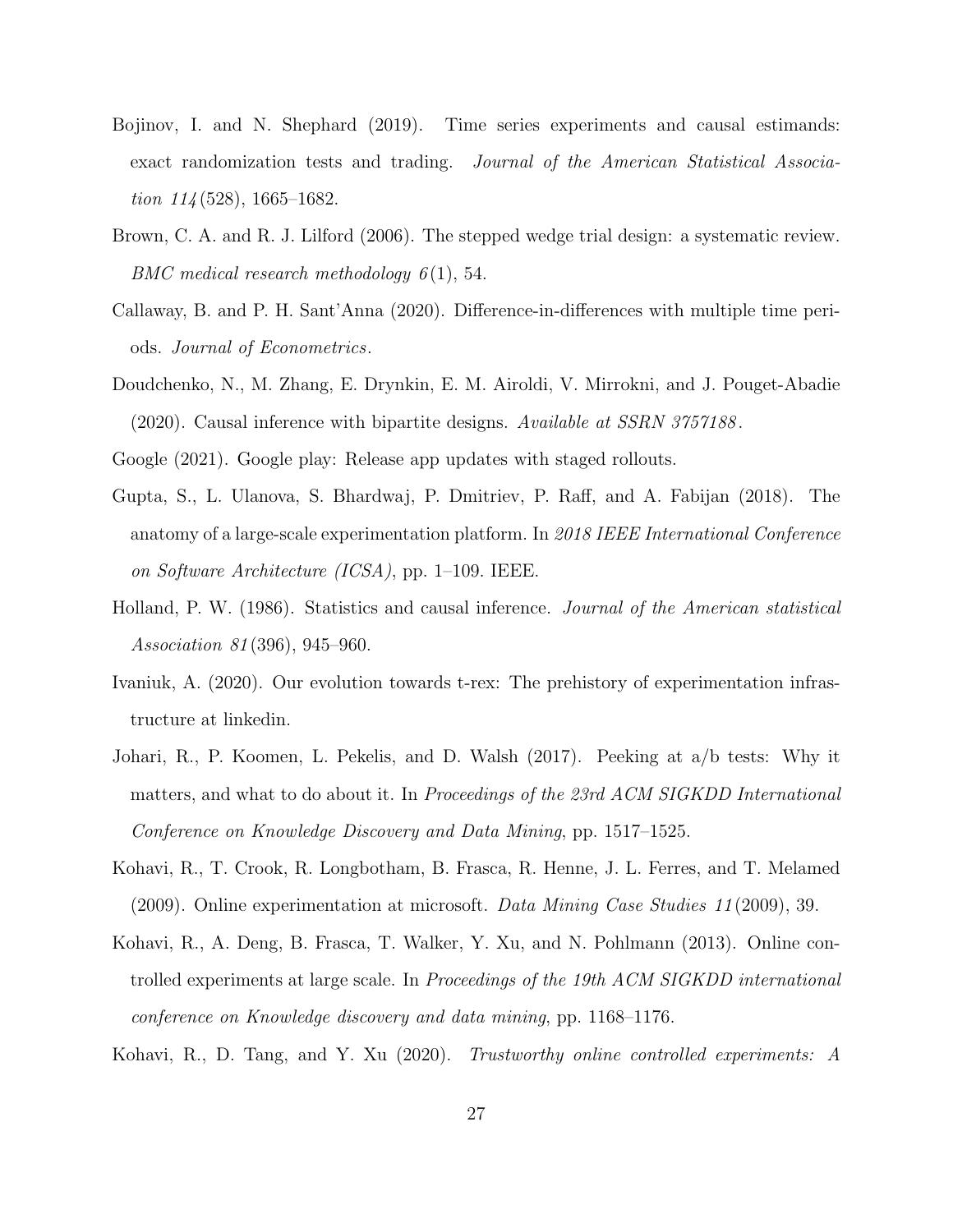practical guide to a/b testing. Cambridge University Press.

- <span id="page-27-1"></span>Kohavi, R. and S. Thomke (2017). The surprising power of online experiments. Harvard business review  $95(5)$ , 74–82.
- <span id="page-27-2"></span>Koning, R., S. Hasan, and A. Chatterji (2019). Experimentation and startup performance: Evidence from a/b testing. Technical report, National Bureau of Economic Research.
- <span id="page-27-0"></span>Lee, M. R. and M. Shen (2018). Winner's curse: Bias estimation for total effects of features in online controlled experiments. In *Proceedings of the*  $24th$  *ACM SIGKDD International* Conference on Knowledge Discovery & Data Mining, pp. 491–499.
- <span id="page-27-9"></span>Li, X. and P. Ding (2017). General forms of finite population central limit theorems with applications to causal inference. Journal of the American Statistical Association 112 (520), 1759–1769.
- <span id="page-27-8"></span>Liu, M., J. Mao, and K. Kang (2021). Trustworthy and powerful online marketplace experimentation with budget-split design. In Proceedings of the 27th ACM SIGKDD Conference on Knowledge Discovery & Data Mining, pp. 3319–3329.
- <span id="page-27-7"></span>Pouget-Abadie, J., G. Saint-Jacques, M. Saveski, W. Duan, S. Ghosh, Y. Xu, and E. M. Airoldi (2019). Testing for arbitrary interference on experimentation platforms. Biometrika 106 (4), 929–940.
- <span id="page-27-6"></span>Rosenbaum, P. R. and D. B. Rubin (1983). The central role of the propensity score in observational studies for causal effects. *Biometrika*  $70(1)$ , 41–55.
- <span id="page-27-5"></span>Rubin, D. B. (1974). Estimating causal effects of treatments in randomized and nonrandomized studies. Journal of educational Psychology 66 (5), 688.
- <span id="page-27-4"></span>Splawa-Neyman, J., D. M. Dabrowska, and T. Speed (1990). On the application of probability theory to agricultural experiments. essay on principles. section 9. Statistical Science, 465–472.
- <span id="page-27-3"></span>Sun, L. and S. Abraham (2020). Estimating dynamic treatment effects in event studies with heterogeneous treatment effects. Journal of Econometrics.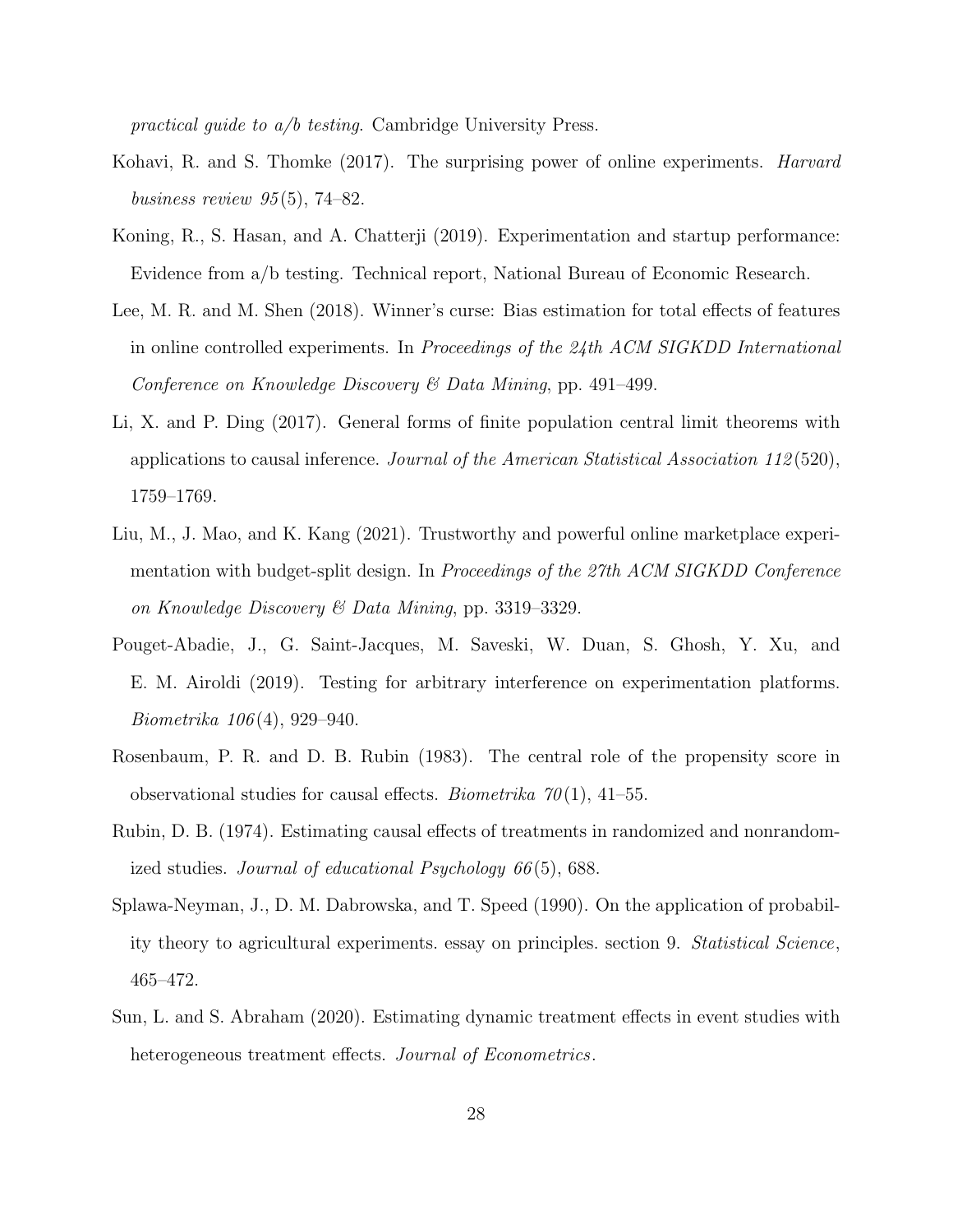- <span id="page-28-1"></span>Tang, D., A. Agarwal, D. O'Brien, and M. Meyer (2010). Overlapping experiment infrastructure: More, better, faster experimentation. In Proceedings of the 16th ACM SIGKDD international conference on Knowledge discovery and data mining, pp. 17–26.
- <span id="page-28-0"></span>Thomke, S. H. (2020). Experimentation works: The surprising power of business experiments. Harvard Business Press.
- <span id="page-28-3"></span>Xia, T., S. Bhardwaj, P. Dmitriev, and A. Fabijan (2019). Safe velocity: a practical guide to software deployment at scale using controlled rollout. In 2019 IEEE/ACM 41st International Conference on Software Engineering: Software Engineering in Practice (ICSE-SEIP), pp. 11–20. IEEE.
- <span id="page-28-2"></span>Xu, Y., N. Chen, A. Fernandez, O. Sinno, and A. Bhasin (2015). From infrastructure to culture: A/b testing challenges in large scale social networks. In Proceedings of the 21th ACM SIGKDD International Conference on Knowledge Discovery and Data Mining, pp. 2227–2236.
- <span id="page-28-4"></span>Xu, Y., W. Duan, and S. Huang (2018). Sqr: balancing speed, quality and risk in online experiments. In Proceedings of the 24th ACM SIGKDD International Conference on Knowledge Discovery & Data Mining, pp. 895–904.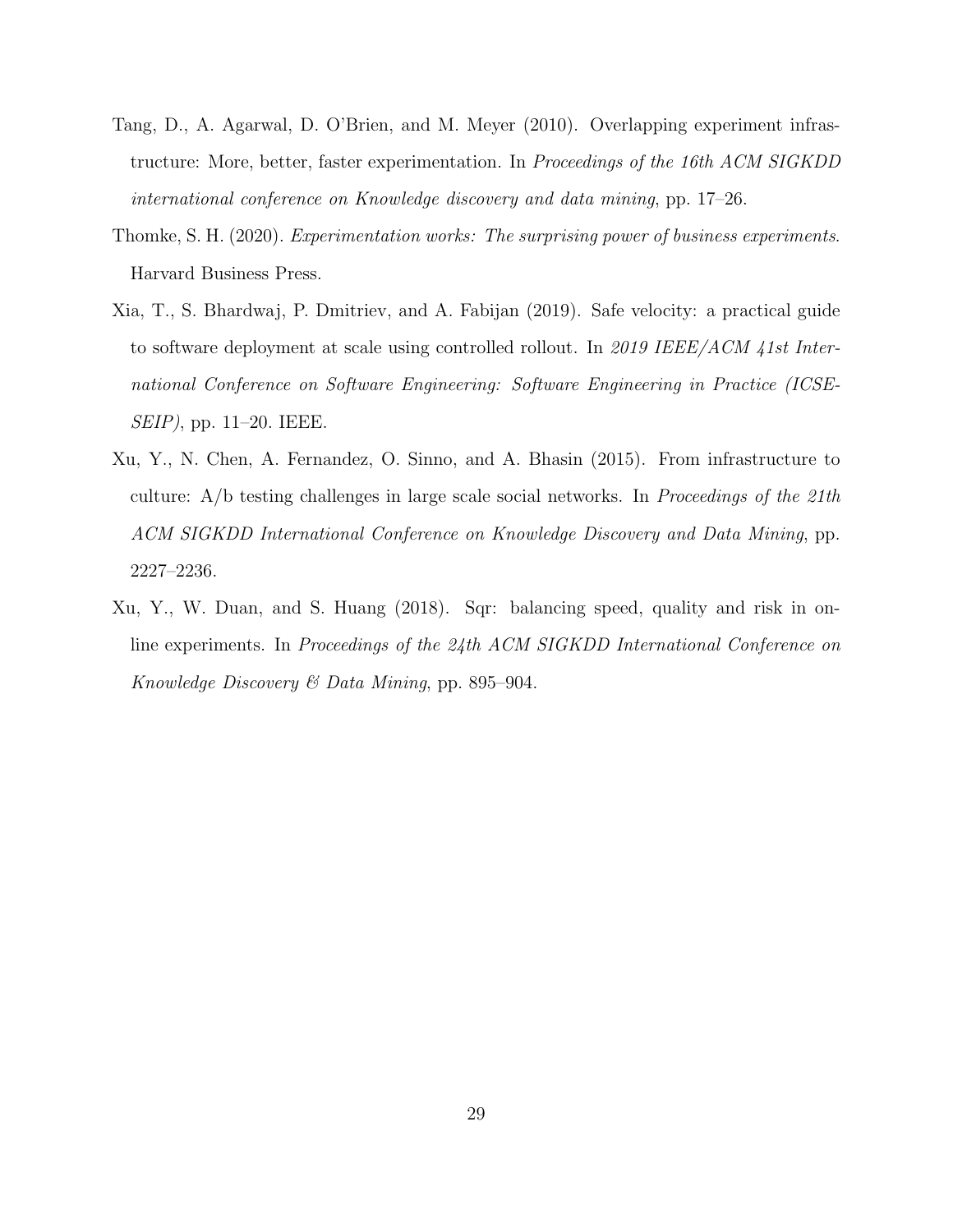## Supplementary Materials

#### A Proofs

We provide proof of Theorem 1 and 2. Theorem 3 can be proved in a similar manner. At the second iteration, units in the population can be divided into three non-overlapping buckets based on their treatment paths. Specifically, let  $\xi_i \in \{1, 2, 3\}$  be the bucket indicator of unit i and define  $\xi_i$  as í

$$
\xi_i = \begin{cases} 1, & \text{if } Z_{i,1} = v_1, \\ 2, & \text{if } \mathbf{Z}_i = (c, v_2), \\ 3, & \text{if } \mathbf{Z}_i = (c, c). \end{cases}
$$

Let  $\eta$  denote the two-iteration stepped-wedge design. Instead of viewing  $\eta$  in a sequential manner, we can view it as a "collapsed" design with three treatment variants. In this design,  $\xi_i$  is the treatment label of unit i. We also define the potential outcomes associated with this "collapsed" design as  $\mathcal{Y}_i(\xi_i = 1) = Y_{i,1}(v_1), \ \mathcal{Y}_i(\xi_i = 2) = Y_{i,2}(c, v_2)$  and  $\mathcal{Y}_i(\xi_i = 3) =$  $Y_{i,2}(c, c) - Y_{i,1}(1, c) = \Delta_i$ . We refer to this imaginary design as the auxiliary design and denote it as  $\tilde{\eta}$ . In our case,  $\eta$  is implemented via two completely randomized designs. As a result,  $\tilde{\eta}$ is a completely randomized design that randomly assigns  $N_1 = p_1N$ ,  $N_2 = (1 - p_1)p_2N$  and  $N_3 = (1 - p_1)(1 - p_2)N$  units to the three treatment buckets, respectively. Under  $\tilde{\eta}$ , we can write  $\tau_1$  as

<span id="page-29-0"></span>
$$
\tau_1 = \frac{1}{N} \sum_{i=1}^{N} [\mathcal{Y}_i(\xi_i = 2) - \mathcal{Y}_i(\xi_i = 1) - \mathcal{Y}_i(\xi_i = 3)].
$$
\n(S1)

It is natural to consider the following plug-in estimator of  $\tau_1$ :

<span id="page-29-1"></span>
$$
\hat{\tau}_1 = \sum_{i=1}^{N} \sum_{k=1}^{3} (-1)^{|2-k|} \frac{1}{N_k} \mathbb{1}(\xi_i = k) \mathcal{Y}_i^{\text{obs}},
$$
\n(S2)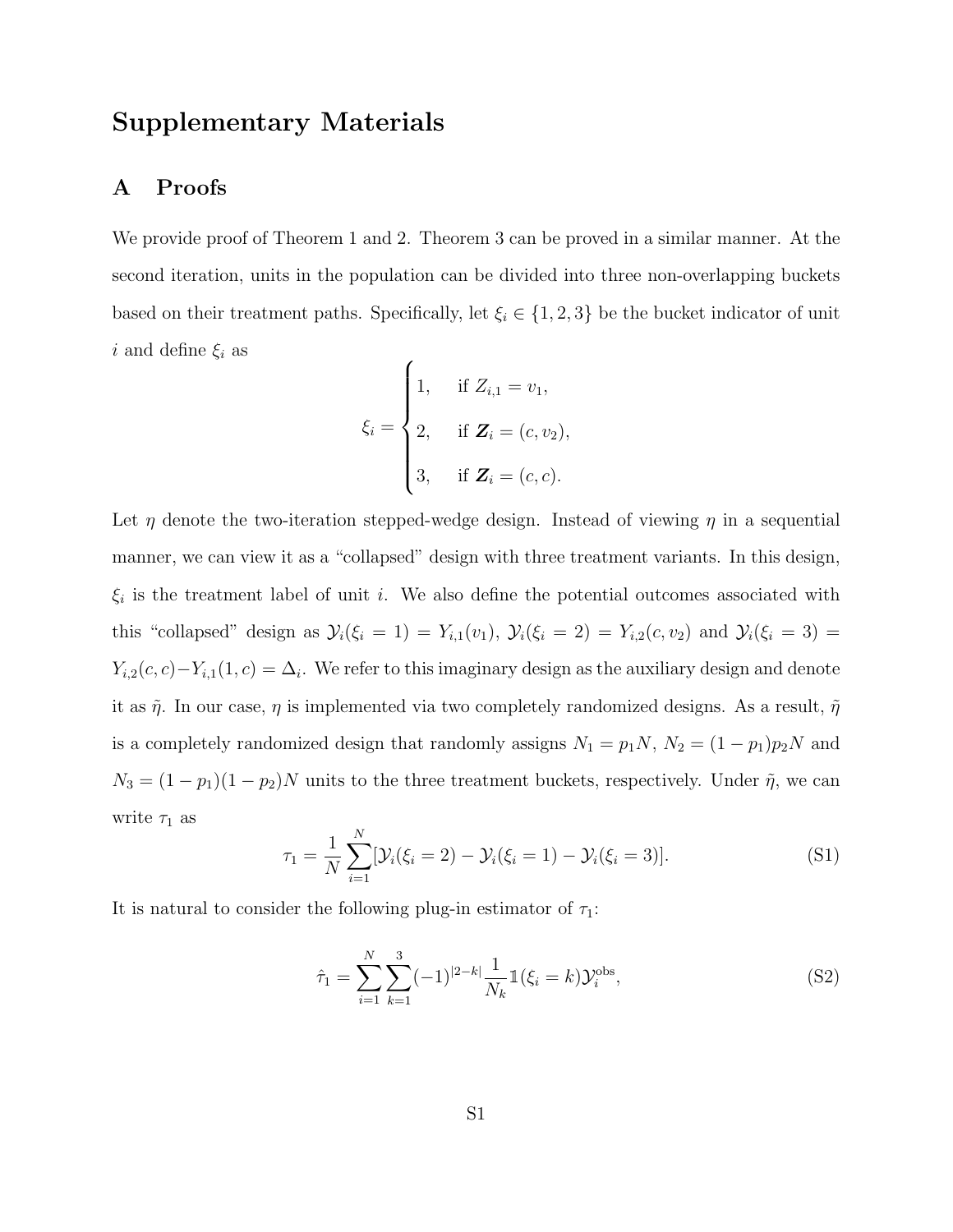where  $\mathcal{Y}_i^{\text{obs}}$  is the observed outcome of unit i under  $\tilde{\eta}$ . Inference is straightforward once noticing that samples used to estimate the three terms in  $(S1)$  do not overlap. In particular, we have

**Lemma 1.** Let  $\bar{\mathcal{Y}}(k) = \frac{1}{N} \sum_{k=1}^{N}$  $i=1$  $\mathcal{Y}_i(\xi_i = k)$  for  $k = 1, 2, 3$ . Under the two-iteration steppedwedge design  $\eta$ , the plug-in estimate in  $(S2)$  satisfies

$$
\mathbb{E}[\hat{\tau}_1] = \tau_1, \quad \mathbb{V}[\hat{\tau}_1] = \sum_{k=1}^3 \frac{1}{N_k} S_k^2 - \frac{1}{N} S_\tau^2,
$$

where

$$
S_k^2 = \frac{1}{N-1} \sum_{i=1}^N [\mathcal{Y}_i(\xi_i = k) - \bar{\mathcal{Y}}(k)]^2, \quad k = 1, 2, 3,
$$
  

$$
S_\tau^2 = \frac{1}{N-1} \sum_{i=1}^N [\mathcal{Y}_i(\xi_i = 2) - \mathcal{Y}_i(\xi_i = 1) - \mathcal{Y}_i(\xi_i = 3) - \tau_1]^2.
$$

The proof of this lemma is straightforward following Theorem 3 in [Li and Ding](#page-27-9) [\(2017\)](#page-27-9) under regularity conditions. Theorem 2 also follows from Theorem 5 in the same reference.

#### B Causal interpretation of VOIE

Formally, let  $W \in \{0,1\}$  where  $W = 1$  and  $W = 0$  indicate the counterfactual status with and without the iterative experiment platform, respectively. We refer to  $W$  as the *platform* treatment to differentiate it from the *product treatment Z*. Let  $W_{i,t} \in \{0,1\}$  be the platform treatment on unit  $i$  at iteration  $t$ . Unlike the product treatment which can change over time, we view the platform treatment as fixed. This requires that no changes can be made to the experimentation platform during the experiment. Moreover, since the company can either have the platform or not, every unit must receive the same platform treatment. Formally, we have

**Assumption S1** (Constant platform treatment). For  $t, t' = 1, 2$  and  $i, i' \in [N], W_{i,t} = W_{i',t'}$ .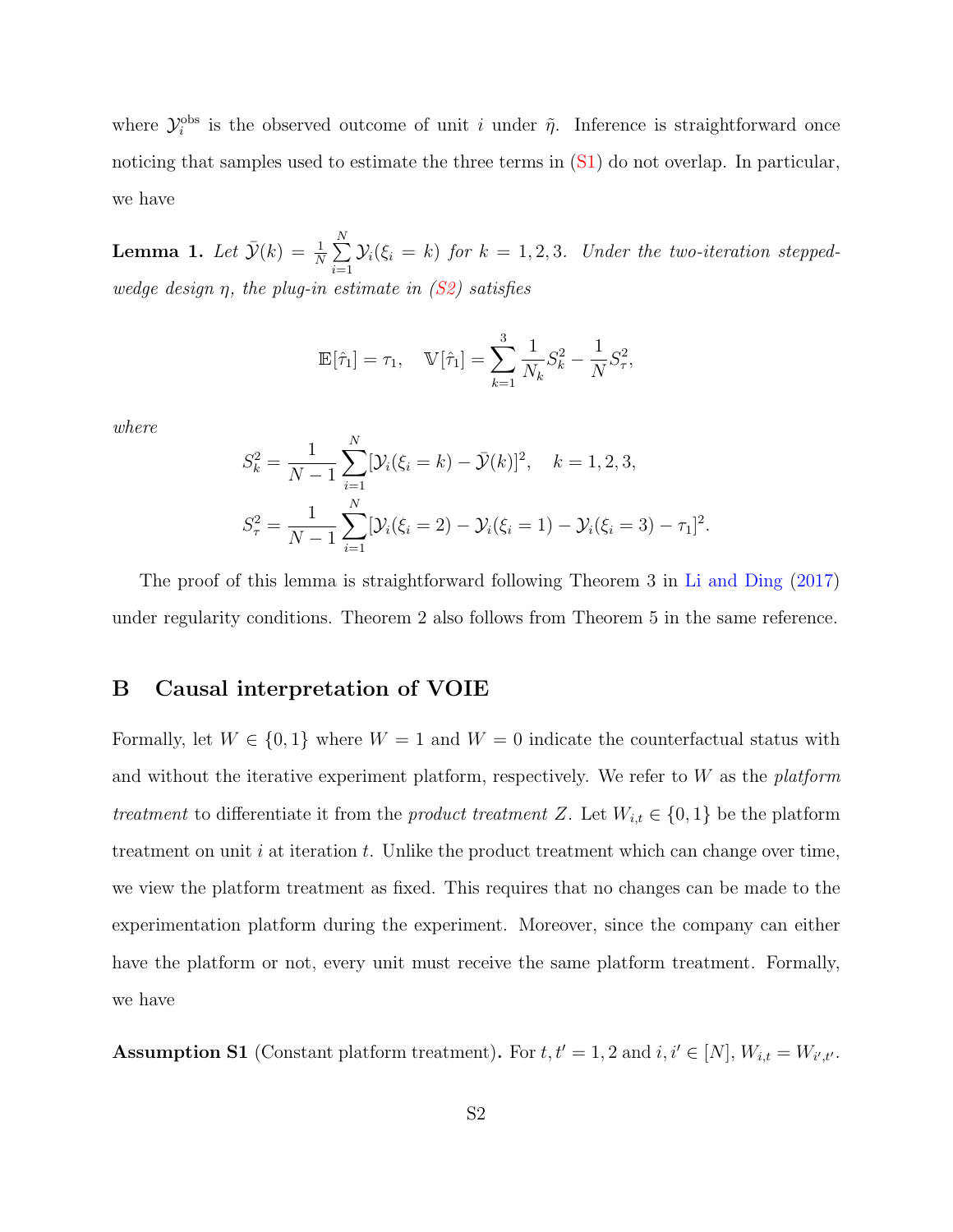We write the constant platform treatment as  $W \in \{0, 1\}.$ 

With this additional treatment, we rewrite the potential outcomes of unit i as  $Y_i(W; \mathbf{Z}_{1:N})$ and slightly modify the identifiability assumptions as follows:

Assumption S2 (Non-anticipation). The potential outcomes are non-anticipating if for all  $i \in [N], Y_{i,1}(w; \mathbf{z}_{1:N,1}, \mathbf{z}_{1:N,2}) = Y_{i,1}(w; \mathbf{z}_{1:N,1}, \tilde{\mathbf{z}}_{1:N,2})$  for all  $w \in \{0,1\}, \mathbf{z}_{1:N,1} \in \{c, v_1\}^N$ , and  $\boldsymbol{z}_{1:N,2}, \tilde{\boldsymbol{z}}_{1:N,2} \in \{c, v_2\}^N.$ 

Assumption S3 (No-interference). The potential outcomes satisfy no-interference if for all  $i \in [N], t = 1, 2$  and  $w = 0, 1, Y_{i,t}(w; \mathbf{z}_{1:(i-1)}, \mathbf{z}_i, \mathbf{z}_{(i+1):N}) = Y_{i,t}(w; \tilde{\mathbf{z}}_{1:(i-1)}, \mathbf{z}_i, \tilde{\mathbf{z}}_{(i+1):N})$  for all  $z_{1:(i-1)}, \tilde{z}_{1:(i-1)} \in \mathcal{V}^{i-1}$  and  $z_{(i+1):N}, \tilde{z}_{(i+1):N} \in \mathcal{V}^{N-i}$ .

With these assumptions, the potential outcomes of unit i become  $Y_{i,1}(W;Z_{i,1})$  and  $Y_{i,2}(W;Z_{i,1},Z_{i,2})$ . We can now define VOIE as the treatment effect of the platform treatment:

**Definition 3** (Value of iterative experiment). Let  $\delta_{i,1}(W = 0) = Y_{i,1}(0; v_1) - Y_{i,1}(0; c)$  and  $\delta_{i,1}(W=1) = Y_{i,1}(1; v_2) - Y_{i,1}(1; c)$ . We define the value of iterative experiment (VOIE) on unit *i* as  $\tau_{i,1} = \delta_{i,1}(W = 1) - \delta_{i,1}(W = 0)$ . We also define the population average VOIE as

$$
\tau_1 = \frac{1}{N} \sum_{i=1}^{N} \tau_{i,1} = \frac{1}{N} \sum_{i=1}^{N} [\delta_{i,1}(W = 1) - \delta_{i,1}(W = 0)].
$$
\n(S3)

To estimate the population level VOIE  $\tau_1$ , we make the following assumption:

Assumption S4 (Full unawareness). The units are fully unaware of the experimentation if  $Y_{i,t} \perp\!\!\!\perp W$  for  $i \in [N]$  and  $t = 1, 2$ .

Assumption S5 (Time-invariant treatment effect). The individual-level treatment effects are time-invariant if  $Y_{i,2}(W; c, v) - Y_{i,2}(W; c, c) = Y_{i,1}(W; v) - Y_{i,1}(W; c)$  for  $i \in [N], v \in$  $\{v_1, v_2\}$  and  $W = 0, 1$ .